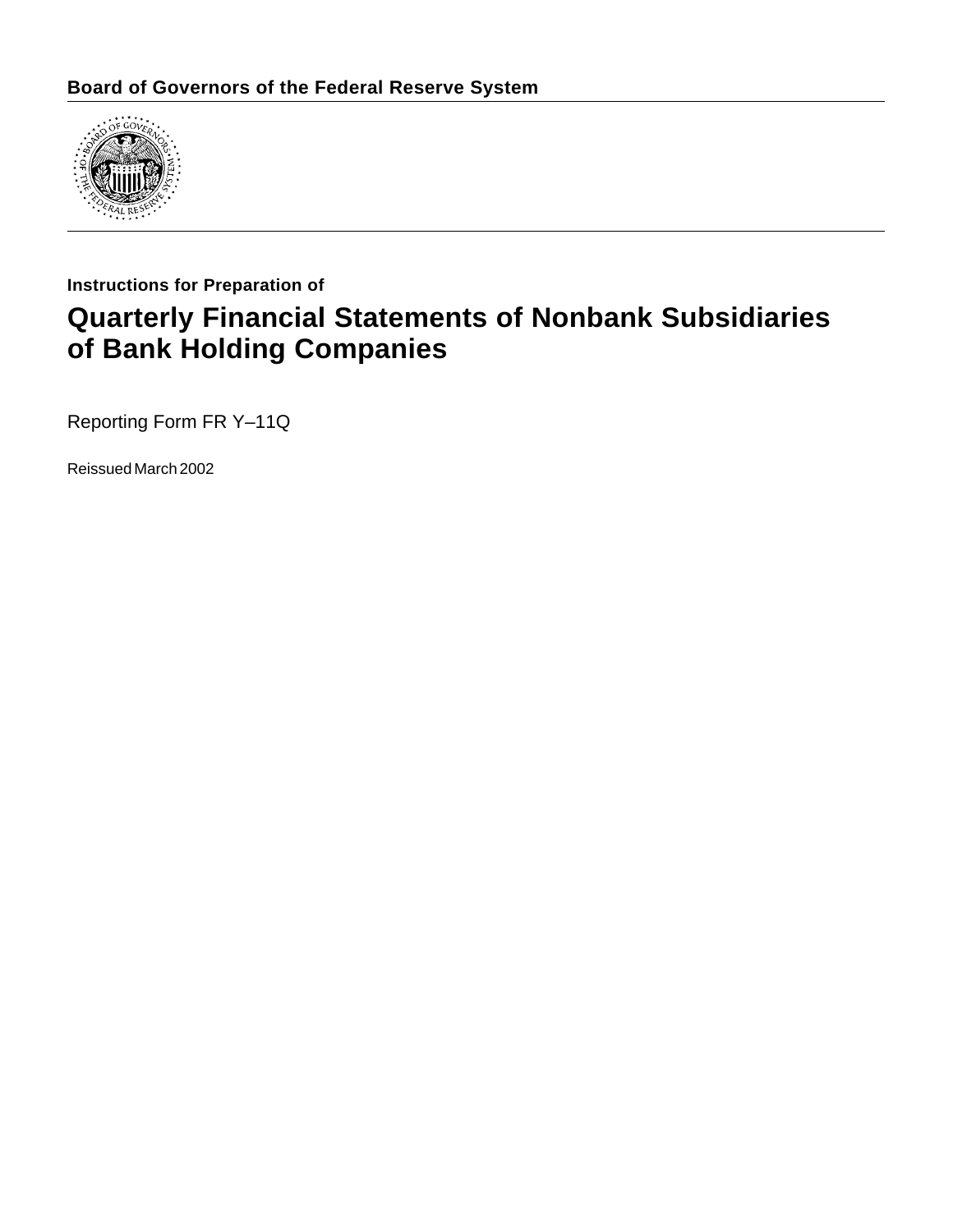# Instructions for Preparation of the Quarterly Financial Statements of Nonbank Subsidiaries of Bank Holding Companies FR Y–11Q

#### **General Instructions**

#### **Who Must Report**

The Quarterly Financial Statements of Nonbank Subsidiaries of Bank Holding Companies (FR Y-11Q) must be filed as of the close of business on the last calendar day of the quarter by the top tier bank holding company for each individual nonbank subsidiary that satisfies the following requirement:

- (1) the nonbank subsidiary is owned or controlled<sup>1</sup> by a bank holding company with total consolidated assets equal to or greater than \$150 million **and**
	- (a) the total assets of the nonbank subsidiary are equal to or greater than five percent of the top tier bank holding company's consolidated Tier 1 capital **or**
	- (b) the total operating revenue of the nonbank subsidiary is equal to or greater than five percent of the top tier bank holding company's consolidated total operating revenue

Operating revenue is defined as the sum of total interest income and total noninterest income (before deduction of expenses and extraordinary items).

Each bank holding company must submit a separate FR Y-11Q for each of its nonbank subsidiaries satisfying the above criteria whether directly or indirectly owned. Each bank holding company must submit a report on a parent-only basis for each parent nonbank subsidiary meeting the criteria and submit individual reports for each lower level nonbank subsidiary required to file the report. The FR Y-11Q must be completed on a nonconsolidated basis.

A subsidiary, for purposes of this report, is defined by Section 225.2 of Federal Reserve Regulation Y, which generally includes companies 25 percent or more owned or controlled by another company. Also for purposes of this report, a subsidiary includes any organization in which shares have been acquired, directly or indirectly, by a financial holding company under Section  $4(k)(4)$ of the Bank Holding Company Act, as amended by the Gramm–Leach–Bliley Act, domiciled in the United States. However, any broker–dealer subsidiary that engages in underwriting, dealing, or market-making pursuant to Section  $4(k)(4)(E)$  of the Bank Holding Company Act is exempt from filing this report. Refer to the FR Y-9C Glossary entry for ''Domicile'' for guidance in determining domicile. (Any such organization domiciled outside the United States should file either the Report of Condition for Foreign Subsidiaries of U.S. Banking Organizations (FR 2314a or FR 2314b) or the Financial Information for Foreign Subsidiaries of U.S. Banking Organizations (FR 2314c) pursuant to the reporting threshold requirements for these reports.)

The FR Y-11Q report for a nonbank subsidiary owned by more than one bank holding company should be submitted in its entirety by the bank holding company with the majority ownership. The FR Y-11Q report for a nonbank subsidiary equally owned by two or more bank holding companies should be submitted in its entirety by the largest bank holding company based on total consolidated assets. Reports must only be filed for subsidiaries that are part of the bank holding company's organizational structure as of the last calendar day of the quarter for which the report is being filed. The FR Y-11Q should not be filed for subsidiaries that were divested or liquidated during the quarter.

A nonbank subsidiary satisfying the criteria to file the FR Y-11Q for any quarter during the calendar year 1. As defined under Regulation Y. Should continue to file the FR Y-11Q for the remainder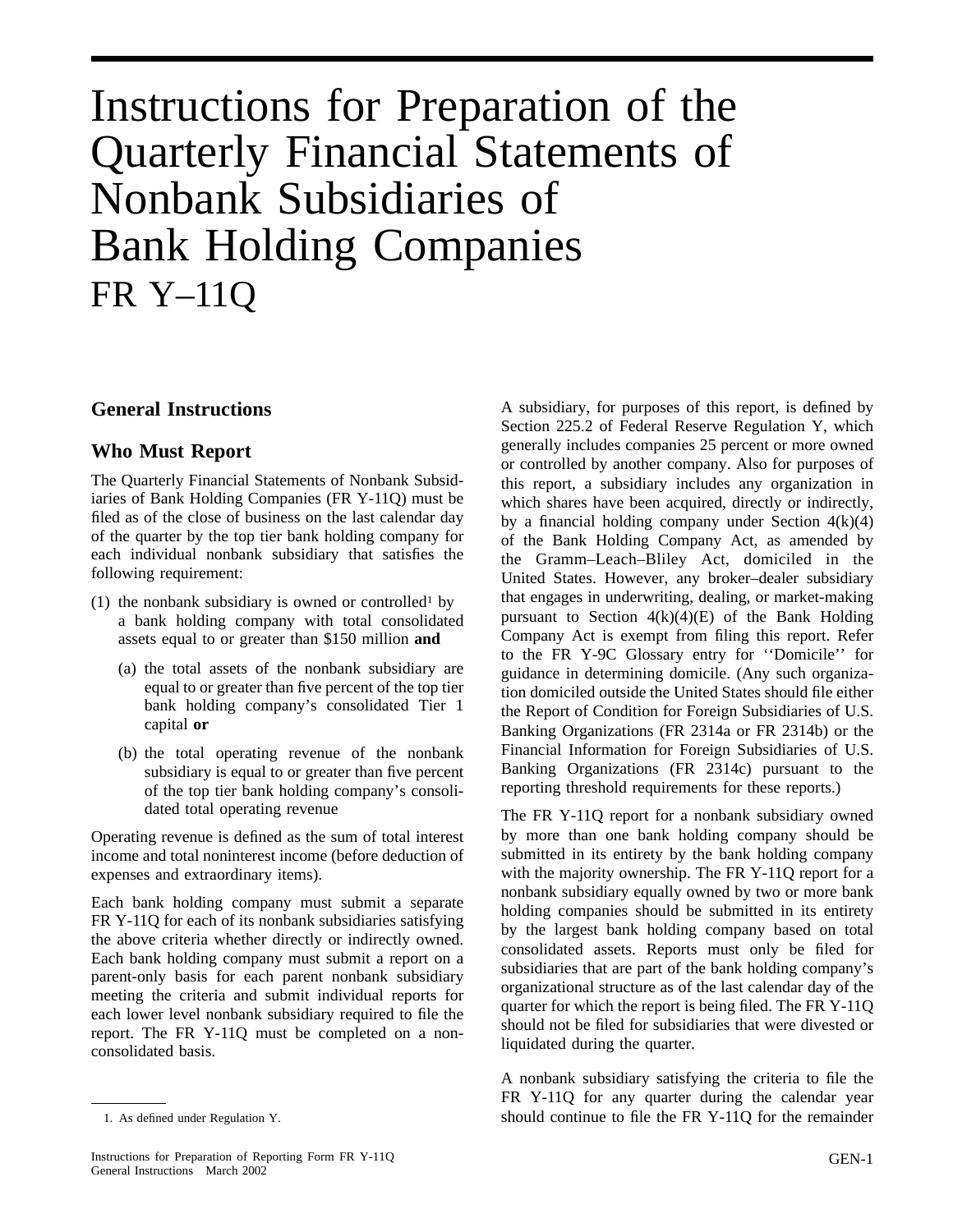# General Instructions

of the calendar year even if it no longer satisfies the requirement for filing the FR Y-11Q.

The bank holding company should not submit a FR Y-11Q for subsidiaries that are inactive as of the end of the reporting period. Inactive companies and companies such as namesavers or newly organized companies which have never conducted any business activity should not be reported on the FR Y-11Q. Additionally, companies that are newly incorporated are required to report upon the commencement of a business activity if they meet the reporting criteria.

For purposes of this report, nonbank subsidiaries include, but are not limited to, commercial finance companies, leasing companies, mortgage banking companies, other depository institutions, consumer finance companies, insurance agencies or brokerages, securities brokerage and underwriting firms, venture capital corporations, small business investment companies, data processing and information services companies, and insurance underwriting companies.

### Exemptions from Reporting the Quarterly Financial Statements of Nonbank Subsidiaries of Bank Holding Companies

The following subsidiaries are exempt from submitting the Quarterly Financial Statements of Nonbank Subsidiaries of Bank Holding Companies:

- (1) any subsidiary of a ''qualified foreign banking organization'' as defined by Section 211.23(a) of Regulation K  $(12 \text{ CFR } 211.23(a))$  except for subsidiaries of a U.S. bank holding company which is the direct subsidiary of a qualified foreign banking organization;
- (2) any federally-insured company which is a subsidiary of a bank holding company;
- (3) any subsidiary of a bank or federally-insured company that is a subsidiary of a bank holding company;
- (4) any subsidiary of a Small Business Investment Company (SBIC controlled investment);
- (5) any subsidiary that is required to file a Report of Condition for Edge or Agreement Corporation (FR 2886b);
- (6) any subsidiary, joint venture, or portfolio investment that is required to file the Reports of Condition for

Foreign Subsidiaries of U.S. Banking Organizations and the Financial Information for Foreign Subsidiaries of U.S. Banking Organizations (FR 2314);

- (7) any subsidiary required to file the Financial Statements for a Bank Holding Company Subsidiary Engaged in Bank-Ineligible Securities Underwriting and Dealing (FR Y-20);
- (8) any broker–dealer subsidiary that engages in underwriting, dealing, or market-making pursuant to Section  $4(k)(4)(E)$  of the Bank Holding Company Act; and
- (9) any nondepository trust company that is a member of the Federal Reserve System and required to file the Consolidated Reports of Condition and Income.

### **Frequency of Reporting**

This report is to be submitted quarterly as of the last calendar day of March, June, September, and December.

### **Preparation of the Reports**

Bank holding companies are required to prepare the Quarterly Financial Statements of Nonbank Subsidiaries of Bank Holding Companies in accordance with generally accepted accounting principles (GAAP) and with these instructions. All reports shall be reported in a consistent manner.

Bank holding companies should refer to the instructions for the preparation of the Consolidated Financial Statements for Bank Holding Companies (FR Y-9C) or the Parent Company Only Financial Statements (FR Y-9SP) for additional information on the items requested on this report. Copies of the FR Y-11Q, FR Y-9C, and FR Y-9SP may be found on the Federal Reserve Board's public website. (www.federalreserve.gov).

### **Cover Page**

The cover page of the report must include the legal name of the bank holding company filing the FR Y-11Q and the mailing address. The name and telephone number of a contact at the holding company to whom questions about the report(s) may be directed must be indicated.

### **Legal Name of Nonbank Subsidiaries**

When specifying the name of the nonbank subsidiary for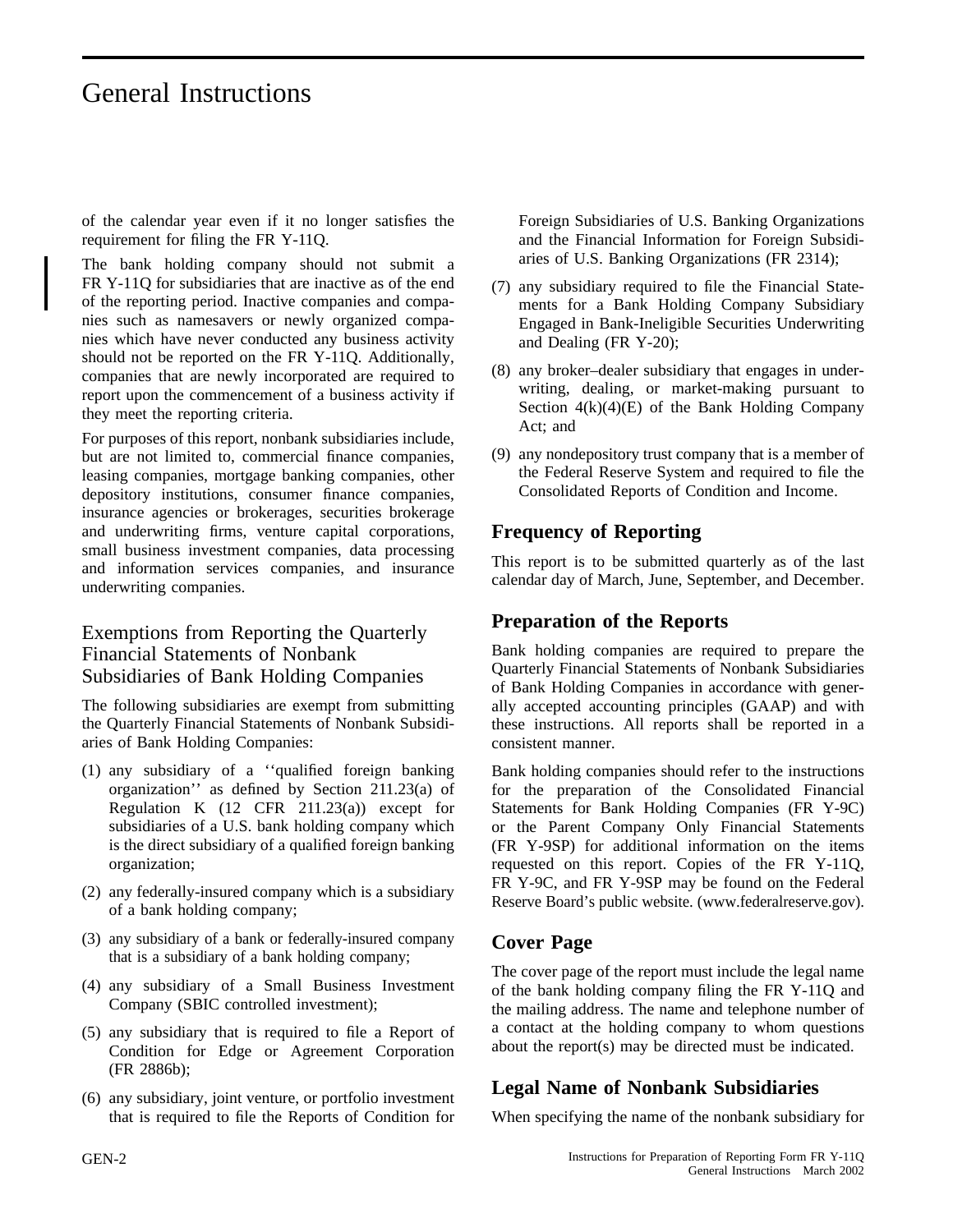# General Instructions

which the FR Y-11Q is being filed, use the legal name of the subsidiary as it appears on the papers of incorporation or formation documents. The legal name must be the same name that is specified on the Report of Changes in Organizational Structure (FR Y-10).

#### **Signatures**

The Quarterly Financial Statements of Nonbank Subsidiaries of Bank Holding Companies shall be signed at the places and in the manner indicated on the cover sheet by an authorized officer of the bank holding company.

When the top tier bank holding company is domiciled outside the United States, the holding company may authorize an officer of the respondent nonbank subsidiary to sign the report.

### **Submission of Reports**

The reports are to be submitted for each report date on the report forms provided by the Federal Reserve Bank. No caption on the report form shall be changed in any way. No item is to be left blank. An entry must be made for each item, i.e., an amount, a zero, or an ''N/A.''

All items will not be applicable to each nonbank subsidiary required to file the report. An ''N/A'' should be entered if the nonbank subsidiary cannot be involved in a transaction because of the nature of the organization. For example, if the subsidiary cannot have deposits because it is a nondepository institution, an ''N/A'' should be entered in line item 13. A zero should be entered whenever a nonbank subsidiary can participate in an activity, but may not, on the report date, have any outstanding balances.

#### Where to Submit the Reports

*Bank holding companies submitting hard copy report forms.* The original report and the number of copies specified should be submitted to the Reserve Bank where the bank holding company's Consolidated Financial Statements (FR Y-9C) or Parent Company Only Financial Statements (FR Y-9SP) are submitted.

All reports shall be made out clearly and legibly by typewriter or in ink. Reports completed in pencil will not be accepted.

Holding companies may submit computer printouts in a format identical to that of the report form, including all item and column captions and other identifying numbers. Although the top tier of the bank holding company is responsible for submitting the FR Y-11Q on behalf of its nonbank subsidiaries, a nonbank subsidiary may complete its own report and forward it to the top tier holding company for submission.

*Electronic submission of report form.* Any bank holding company interested in submitting the FR Y-11Q electronically should contact the Federal Reserve Bank in the district where the bank holding company's Consolidated Financial Statements (FR Y-9C) is submitted. Bank holding companies choosing to submit these reports electronically must maintain in their files a manually signed and attested printout of the data submitted. The cover page of the Reserve Bank supplied report forms received for that report date should be used to fulfill the signature requirement and this page should be attached to the printout placed in the bank holding company's files.

#### Submission Date

A bank holding company must file this report for its nonbank subsidiaries *no later* than 60 calendar days after the report date. The filing of a completed report will be considered timely, regardless of when the reports are received by the appropriate Federal Reserve Bank, if these reports are mailed first class and postmarked no later than the third calendar day preceding the submission deadline. In the absence of a postmark, a company whose completed FR Y-11Q is received late may be called upon to provide proof of timely mailing. A ''Certificate of Mailing'' (U.S. Postal Service form 3817) may be used to provide such proof. If an overnight delivery service is used, entry of the completed original reports into the delivery system on the day before the submission deadline will constitute timely submission. In addition, the hand delivery of the completed original reports on or before the submission deadline to the location to which the reports would otherwise be mailed is an acceptable alternative to mailing such reports. Companies that are unable to obtain the required officers' signatures on their completed original reports in sufficient time to file these reports so that they are received by the submission deadline may contact the Federal Reserve Bank to which they mail their original reports to arrange for the timely submission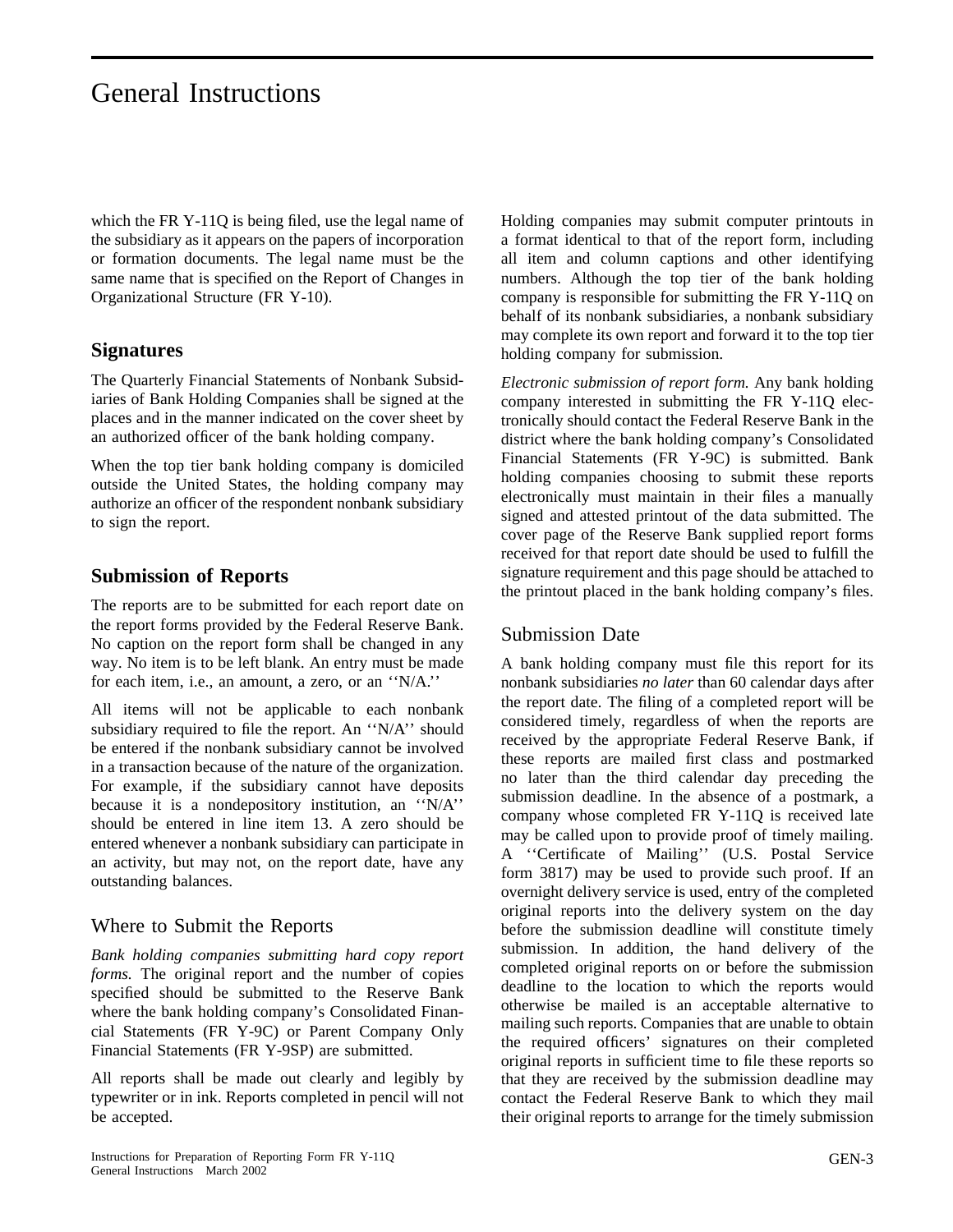## General Instructions

of their report data and the subsequent filing of their signed reports.

If the submission deadline falls on a weekend or holiday, the report must be received by 5:00 P.M. on the first business day after the Saturday, Sunday, or holiday. Any report received after 5:00 P.M. on the first business day after the Saturday, Sunday, or holiday deadline will be considered late unless it has been postmarked three calendar days prior to the original Saturday, Sunday, or holiday submission deadline (original deadline), or the institution has a record of sending the report by overnight service one day prior to the original deadline.

NOTE: A bank holding company must submit an individual report for *all* of its nonbank subsidiaries on or before the submission deadline to be considered timely.

### **Confidentiality**

The submissions of this report are available to the public upon request on an individual basis. However, a reporting bank holding company may request confidential treatment for one or more of the nonbank subsidiaries for which it submits the Quarterly Financial Statements for Nonbank Subsidiaries of Bank Holding Companies if it is of the opinion that disclosure of certain commercial or financial information in the report would likely result in substantial harm to its (or its subsidiaries') competitive position or that disclosure of the submitted personal information would result in unwarranted invasion of personal privacy.

A request for confidential treatment must be submitted in writing concurrently with the submission of the report. The request must discuss *in writing* the justification for which confidentiality is requested, demonstrating the specific nature of the harm that would result from public release of the information; merely stating that competitive harm would result or that information is personal is *not* sufficient.

INFORMATION FOR WHICH CONFIDENTIAL TREATMENT IS REQUESTED SHOULD BE REPORTED SEPARATELY BOUND WITH A SEPARATE FR Y-11Q COVER SHEET LABELED ''CONFIDENTIAL.'' THIS INFORMATION

#### SHOULD BE SPECIFICALLY IDENTIFIED AS BEING CONFIDENTIAL.

In regard to information for which confidential treatment has been requested, the Board will advise the bank holding company, through the Reserve Bank, of any decision to make any of the information available to the public.

### **Additional Information**

The Federal Reserve System reserves the right to require additional information from nonbank subsidiaries if the FR Y-11Q report is not sufficient to appraise thefinancial soundness of the nonbank subsidiary or to determine its compliance with applicable laws and regulations.

In addition, the Reserve Bank with whom the reporting bank holding company files its reports may request, at their discretion, the FR Y-11Q from a nonbank subsidiary that presents a supervisory concern even if the nonbank subsidiary does not satisfy the reporting requirement.

#### **Definitions**

For purposes of this report, related organizations include any organization that directly or indirectly controls the reporting nonbank subsidiary, or any organization that is controlled, directly or indrectly, by the reporting nonbank subsidiary or by the reporter's bank holding company parent(s). Related organizations include parent companies, subsidiary banks and other nonbank subsidiaries.

Nonrelated organizations include all organizations that do not meet the definition of ''related organizations.'' Nonrelated organizations include all organizations outside of the bank holding company structure and refer to third party entities.

### **Rounding**

All dollar amounts must be reported in thousands of dollars, with the figures rounded to the nearest thousand. Items less than \$500 should be reported as zero.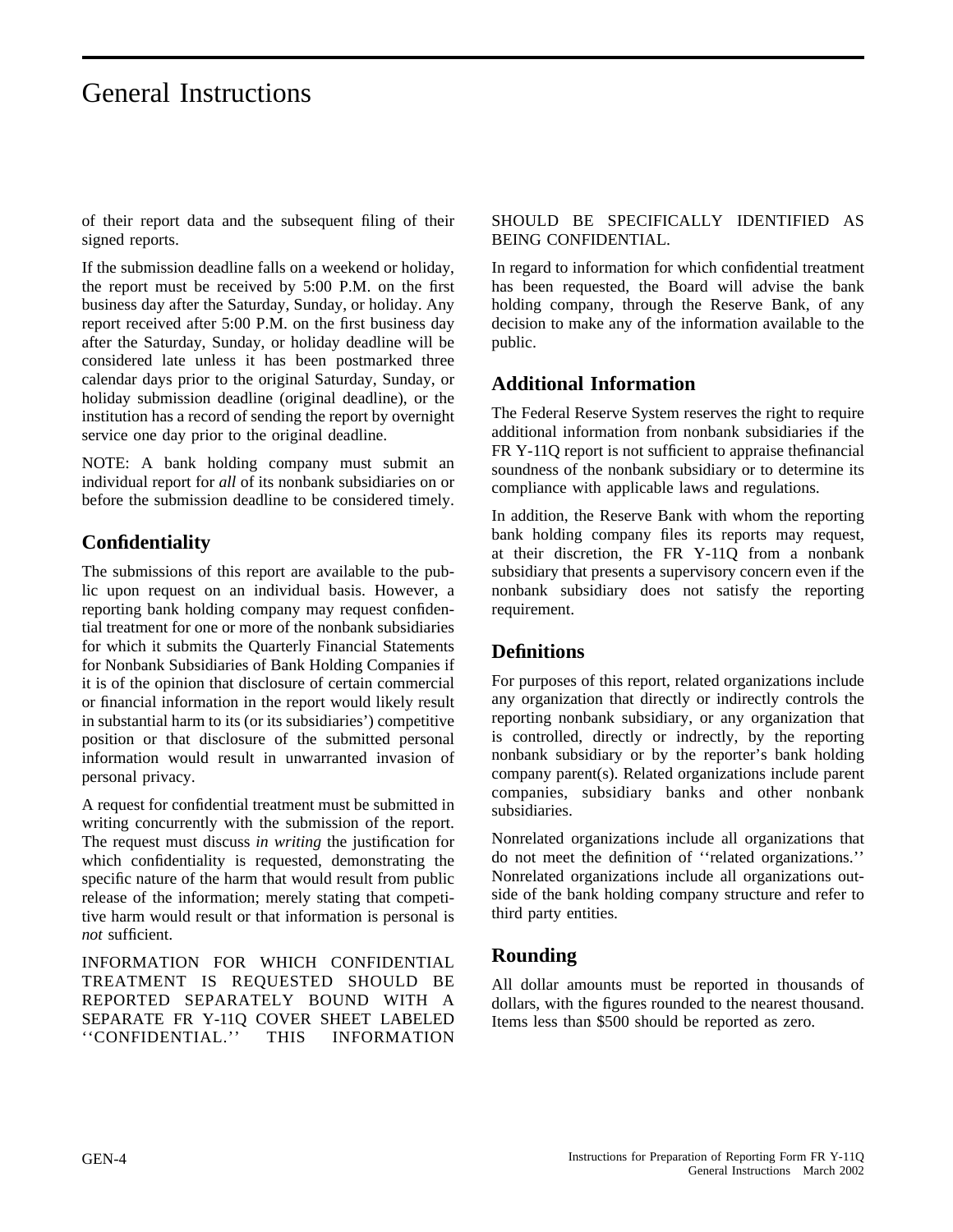### LINE ITEM INSTRUCTIONS FOR THE

# Income Statement

#### **General Instructions**

Report all income and expense of the nonbank subsidiary for the calendar year-to-date. Include adjustments of accruals and other accounting estimates made shortly after the end of a reporting period which relate to the income and expense of the reporting period.

A nonbank subsidiary that began operating during the reporting period should report all income earned and expense incurred since it commenced operations *and* all pre-opening income earned and expenses incurred from inception until that date.

#### **Line Item 1 Interest income.**

Report all interest, fees and similar income received by the nonbank subsidiary from nonrelated organizations in item 1(a) and on balances due from related organizations in item 1(b). Include income resulting from interest earned on loans and leases (including related fees); income on balances due from depository institutions; interest and dividends on securities; interest from assets held in trading accounts; interest on federal funds sold and securities purchased under agreements to resell; and any other interest income received by the nonbank subsidiary.

Deduct interest rebated to customers on loans paid before maturity from gross interest earned on loans; do not report as an expense. Exclude from this item:

- (1) fees for servicing real estate mortgage or other loans which are not assets of the nonbank subsidiary (report in item  $5(a)(6)$  below);
- (2) net gains or losses from the sale of assets (report in item 5 or 7, as appropriate); and

(3) charges to merchants for handling credit card or charge sales when the nonbank subsidiary does not carry the related loan accounts on their books (report in item 5 below).

#### **Line Item 1(a) Interest and fee income from nonrelated organizations.**

Report in this item interest, fees, and similar income from nonrelated organizations.

#### **Line Item 1(b) Interest and fee income from related organizations.**

Report in this item interest, fees, and similar income from related organizations.

#### **Line Item 1(c) Total interest income.**

Report the sum of items  $1(a)$  and  $1(b)$ .

#### **Line Item 2 Interest expense.**

Report the total amount of interest expense of the nonbank subsidiary pertaining to nonrelated organizations in item 2(a) and pertaining to related organizations in item 2(b).

Include expenses on deposits, on federal funds purchased and securities sold under agreements to repurchase, on short- and long-term borrowings, on subordinated notes and debentures, on mandatory securities, on mortgage indebtedness and obligations under capitalized leases, and all other interest expense.

#### **Line Item 2(a) Interest expense pertaining to nonrelated organizations.**

Report in this item all interest expense pertaining to nonrelated organizations.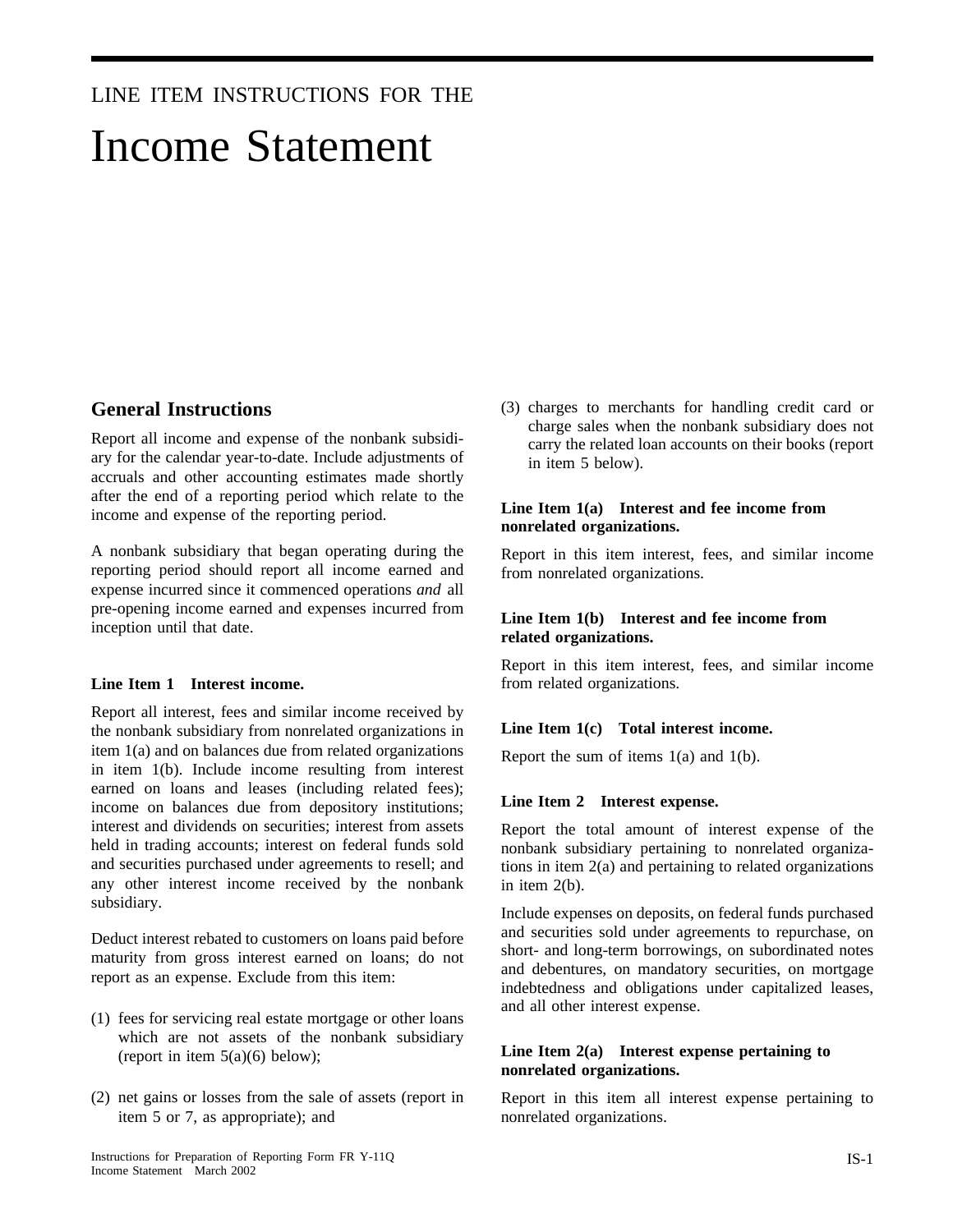#### **Line Item 2(b) Interest expense pertaining to related organizations.**

Report in this item all interest expense pertaining to related organizations.

#### **Line Item 2(c) Total interest expense.**

Report in this item the sum of items  $2(a)$  and  $2(b)$ .

#### **Line Item 3 Net interest income.**

Report the difference between item 1(c), ''Total interest income,'' and item 2(c), ''Total interest expense.'' Enclose the amount in parentheses if it is negative.

#### **Line Item 4 Provision for credit losses.**

Report the amount needed to make the allowance for loan and lease losses, as reported in Balance Sheet, item 4(b), adequate to absorb estimated loan and lease losses, based upon management's evaluation of the nonbank subsidiary's current loan and lease exposures.

Exclude provision for credit losses on off-balance sheet credit exposures and provision for allocated transfer risk, both of which should be reported in item 7, ''Other noninterest expense.''

The amount reported here may differ from the bad debt expense deduction taken for federal income tax purposes.

#### **Line Item 5 Noninterest income.**

Report in the appropriate subitem all other income not properly reported in item 1(c), "Total interest income" that is derived from activities in which the nonbank subsidiary is engaged. Report noninterest income from nonrelated organizations in item 5(a) and from related organizations in item 5(b).

Also, a nonbank subsidiary may include as other noninterest income in item  $5(a)(7)$  or  $5(b)$  below net gains (losses) from the sale of loans and certain other assets as long as the nonbank subsidiary reports such transactions on a consistent basis.

#### **Line Item 5(a) From nonrelated organizations.**

Report the amount of all income earned from nonrelated organizations in the appropriate item below.

#### **Line Item 5(a)(1) Income from fiduciary activities.**

Report gross income from services rendered by the trust department of the nonbank subsidiary or the nonbank subsidiary acting in any fiduciary capacity. Include commissions and fees on the sale of annuities by these entities that are executed in a fiduciary capacity.

Report ''N/A'' if the nonbank subsidiary has no trust departments or renders no services in any fiduciary capacity.

#### **Line Item 5(a)(2) Service charges on deposit accounts.**

Report in this item, the amounts charged depositors who maintain accounts with the nonbank subsidiary or who fail to maintain specified minimum deposit balances; charges based on the number of checks drawn on and deposits made in deposit accounts; and charges for checks drawn on ''no minimum-balance'' deposit accounts.

#### **Line Item 5(a)(3) Trading revenue.**

Report the net gain or loss from trading cash instruments and off-balance-sheet derivative contracts (including commodity contracts) that has been recognized during the calendar year-to-date.

Include as trading revenue:

- (1) Revaluation adjustments to the carrying value of assets and liabilities reportable in Balance Sheet item 5, ''Assets held in trading accounts,'' and Balance Sheet item 14, ''Trading liabilities,'' resulting from the periodic marking to market of such assets and liabilities.
- (2) Revaluation of adjustments from the periodic marking to market of interest rate, foreign exchange, equity derivative, commodity and other contracts held for trading.
- (3) Incidental income and expense related to the purchase and sale of assets and liabilities reportable in Balance Sheet item 5, ''Assets held in trading accounts,'' and Balance Sheet item 14, ''Trading liabilities,'' and off-balance-sheet derivative contracts held for trading.

If the amount to be reported in this item is a net loss, enclose it in parentheses.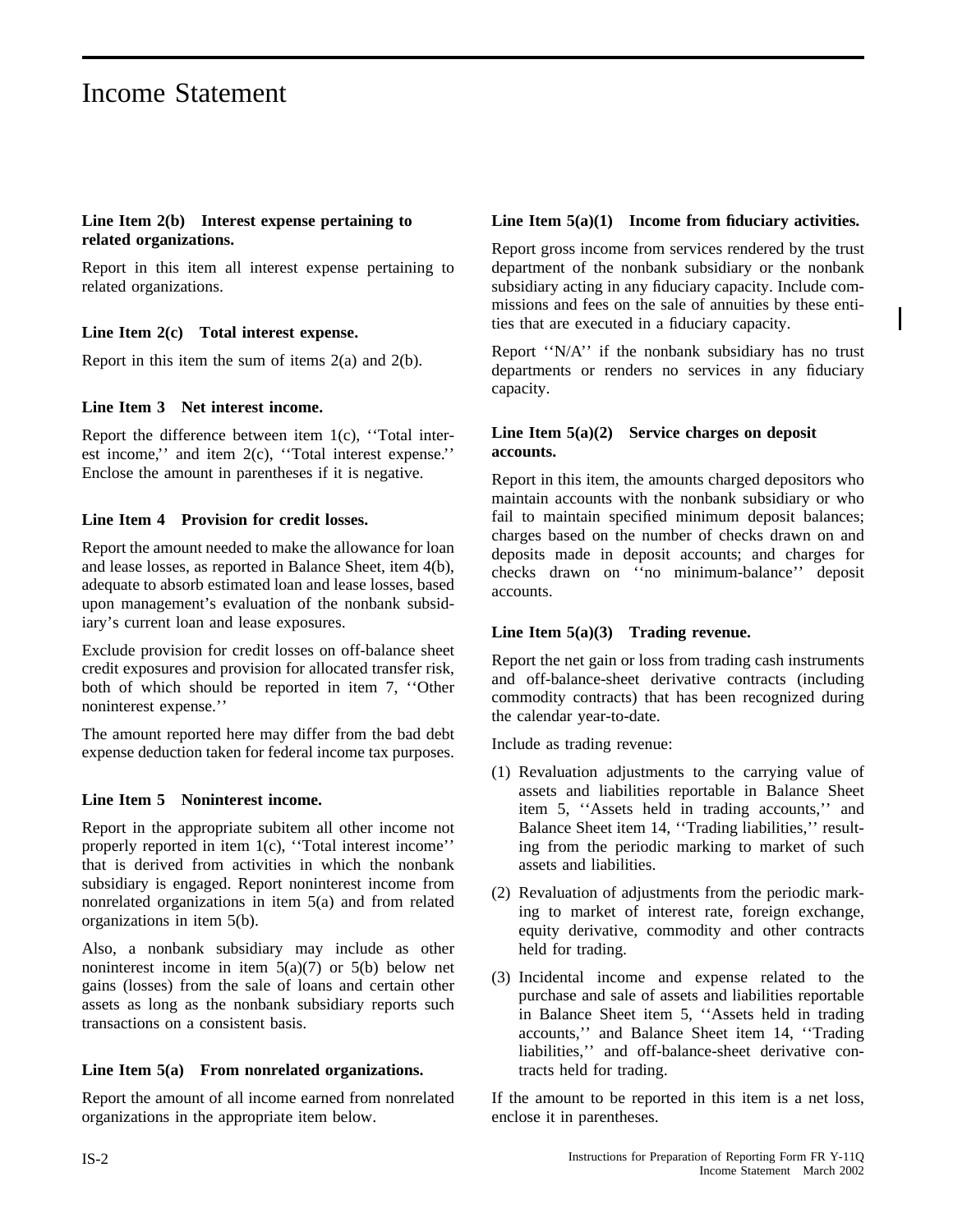#### **Line Item 5(a)(4) Investment banking, advisory, brokerage, and underwriting fees and commissions.**

Report fees and commissions from investment advisory and management services, merger and acquisition services, and other related consulting fees. Include fees and commissions from securities brokerage activities, from the sale of annuities, from the sale and servicing of mutual funds, and from the purchase and sale of securities and money market instruments where the nonbank subsidiary is acting as agent for other nonbank subsidiaries or customers (if these fees and commissions are not included in item 5(a)(1), ''Income from fiduciary activities," or item  $5(a)(3)$ , "Trading revenue").

Also include the subsidiary's proportionate share of the income or loss before extraordinary items and other adjustments from its investments in corporate joint ventures, unincorporated joint ventures, general partnerships, and limited partnerships over which the subsidiary exercises significant influence that are principally engaged in investment banking, advisory, brokerage, or securities underwriting activities.

#### **Line Item 5(a)(5) Venture capital revenue.**

Report as venture capital revenue market value adjustments, interest, dividends, gains, and losses (including impairment losses) on venture capital investments (loans and securities). Include any fee income from venture capital activities that is not reported in one of the preceding income items. Also include the subsidiary's proportionate share of the income or loss before extraordinary items and other adjustments from its investments in corporate joint ventures, unincorporated joint ventures, general partnerships, and limited partnerships over which the subsidiary exercises significant influence, that are principally engaged in venture capital activities. In general, venture capital activities involve the providing of funds, whether in the form of loans or equity, and technical and management assistance, when needed and requested, to start-up or high-risk companies specializing in new technologies, ideas, products, or processes. The primary objective of these investments is capital growth.

#### **Line Item 5(a)(6) Net servicing fees.**

Report income from servicing real estate mortgages, credit cards, and other financial assets held by others. Report any premiums received in lieu of regular servicing fees on such loans only as earned over the life of the loans. Subsidiaries should report servicing income net of the related servicing assets' amortization expense. Include impairments recognized on servicing assets. For further information on servicing, see the FR Y-9C Glossary entry for ''servicing assets and liabilities.''

#### **Line Item 5(a)(7) Net securitization income.**

Report net gains (losses) on assets sold in securitization transactions, i.e., net of transaction costs. Include fees(other than servicing fees) earned from the subsidiary's securitization transactions and unrealized losses (and recoveries of unrealized losses) on loans and leases held for sale in securitization transactions. Exclude income from servicing securtized assets (report in item 5(a)(6), above) and from seller's interests and residual interests retained by the subsidiary (report in the appropriate subitem of item 1, ''Interest income'').

#### **Line Item 5(a)(8) Insurance commissions and fees.**

Report income from insurance activities (includes premiums, annuities, and supplemental contracts); service charges, commissions, and fees from the sale of insurance; commissions on reinsurance; and other insurance related income. Also include the nonbank's proportionate share of the income or loss before extraordinary items and other adjustments from its investments in corporate joint ventures, unincorporated joint ventures, general partnerships, and limited partnerships over which the nonbank exercises significant influence, that are principally engaged in insurance underwriting, reinsurance, or insurance sales activities. Exclude commissions and fees on the sale of annuities reported in items  $5(a)(1)$  and  $5(a)(4)$ .

#### **Line Item 5(a)(9) Other noninterest income.**

Report all other noninterest income derived from nonrelated organizations that is not reported above.

#### **Line Item 5(b) From related organizations.**

Report in this item all noninterest income derived from related organizations. Exclude the parent's equity in undistributed income of nonbank subsidiaries from this item and report in item 11 below.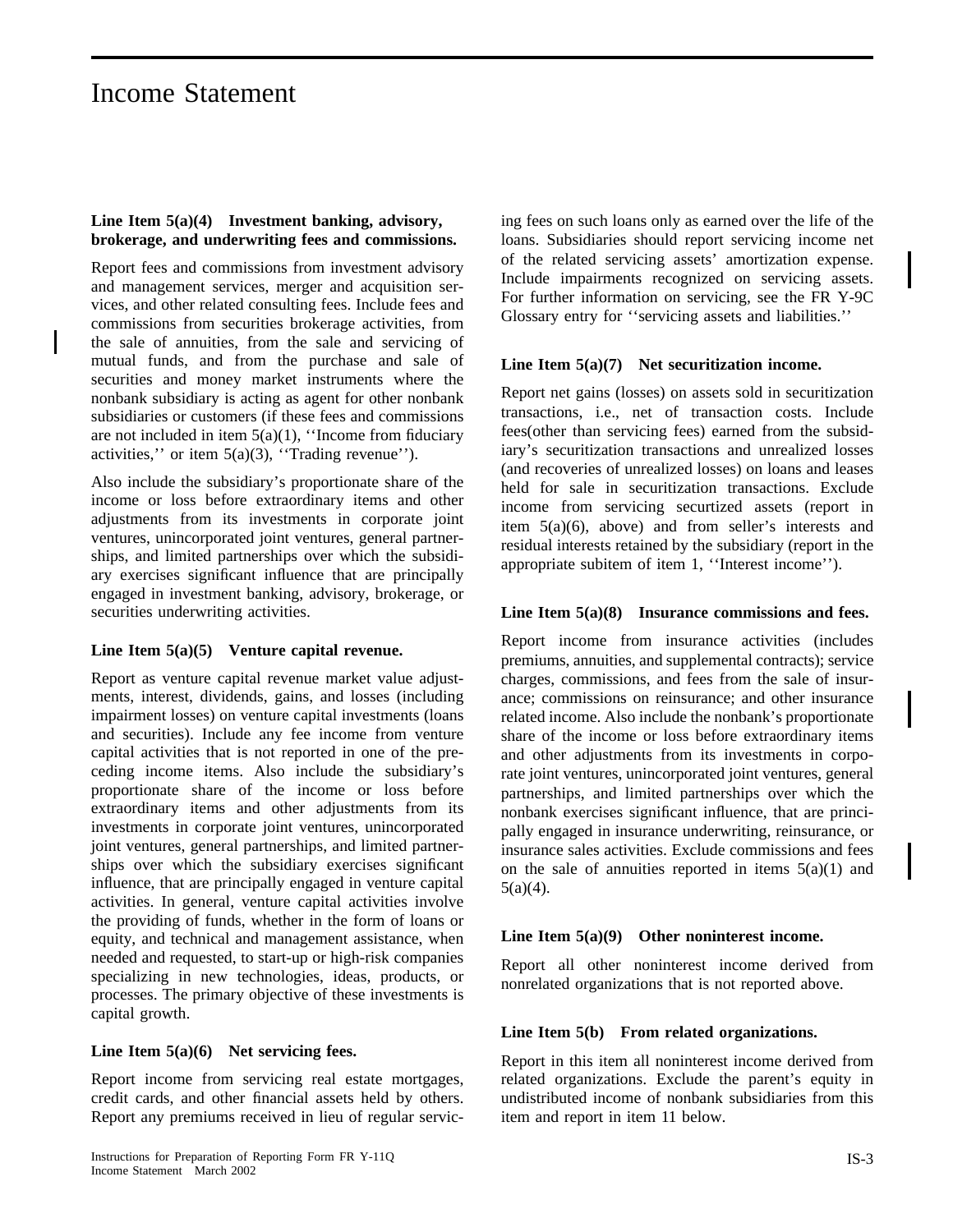#### **Line Item 5(c) Total noninterest income.**

Report the sum of items  $5(a)(1)$  through  $5(a)(9)$  and  $5(b)$ .

#### **Line Item 6 Realized gains (losses) on held-to-maturity securities and available-for-sale securities.**

Report the net gain or loss on held-to-maturity securities in item 6(a) and the net gain or loss on available-for-sale securities in item 6(b). The realized gain or loss is the difference between the sales price (excluding interest at the coupon rate accrued since the last interest payment date, if any) and the amortized cost. Also include in this item the write-downs of the cost basis of individual held-to-maturity and available-for-sale securities for other-than-temporary impairments. If the amount to be reported in this item is a net loss, enclose it in parentheses.

Do not adjust for applicable income taxes (income taxes applicable to gains (losses) on held-to-maturity and available-for-sale securities are to be included in the applicable income taxes reported in item 9 below).

#### **Line Item 6(a) Realized gains and losses on held-to-maturity securities.**

Report the net gain or loss realized during the calendar year-to-date from the sale, exchange, redemption, or retirement of Balance Sheet, item 2(a), ''Held-tomaturity securities.''

#### **Line Item 6(b) Realized gains and losses on available-for-sale securities.**

Report the net gain or loss realized during the calendar year-to-date from the sale, exchange, redemption, or retirement of Balance Sheet, item 2(b), ''Available-forsale securities.''

#### **Line Item 7 Noninterest expense.**

Report in the appropriate subitem all other expense not properly reported in item 2(c), ''Total interest expense'' that is incurred from activities in which the nonbank subsidiary is engaged. Report noninterest expense pertaining to nonrelated organizations in item 7(a) and pertaining to the organization in item 7(b).

Also, a nonbank subsidiary may include as other noninterest expense in item 7(a) or 7(b)(3) below net losses (gains) from the sale of loans and certain other assets as long as the nonbank subsidiary reports such transactions on a consistent basis.

#### **Line Item 7(a) Pertaining to nonrelated organizations.**

Report the amount of noninterest expense of the nonbank subsidiary pertaining to activities with nonrelated organizations. Report all noninterest expense that the reporting subsidiary incurs related to income earned in business transactions with organizations outside of the bank holding company structure (i.e., third party transactions).

Also report in this item any provision for credit losses related to off-balance-sheet credit exposures, based upon management's evaluation of the subsidiary's current off-balance-sheet credit exposures. Enclose negative amounts in parentheses.

#### **Line item 7(b) Pertaining to the organization.**

Report the amount of noninterest expense of the nonbank subsidiary, not reported in item  $7(a)$ , in the appropriate item below.

#### **Line Item 7(b)(1) Salaries and employee benefits.**

Report salaries and benefits of all officers and employees of the nonbank subsidiary including guards and contracted guards, temporary office help, dining room and cafeteria employees, and building department officers and employees (including maintenance personnel).

Include gross salaries, wages, and other compensation; contributions to retirement plan, pension fund and profit-sharing plan; employee stock ownership plan, employee stock purchase plan, and employee savings plan; social security and other taxes paid by the nonbank subsidiary; health and life insurance premiums; relocation and tuition programs; and the cost of all other fringe benefits for officers and employees.

#### **Line Item 7(b)(2) Expenses on premises and fixed assets.**

Report all noninterest expenses related to the use of premises, equipment, furniture, and fixtures, net of rental income, that are reportable in Balance Sheet, item 6, ''Premises and fixed assets.'' If this net amount is a credit balance, enclose it in parentheses.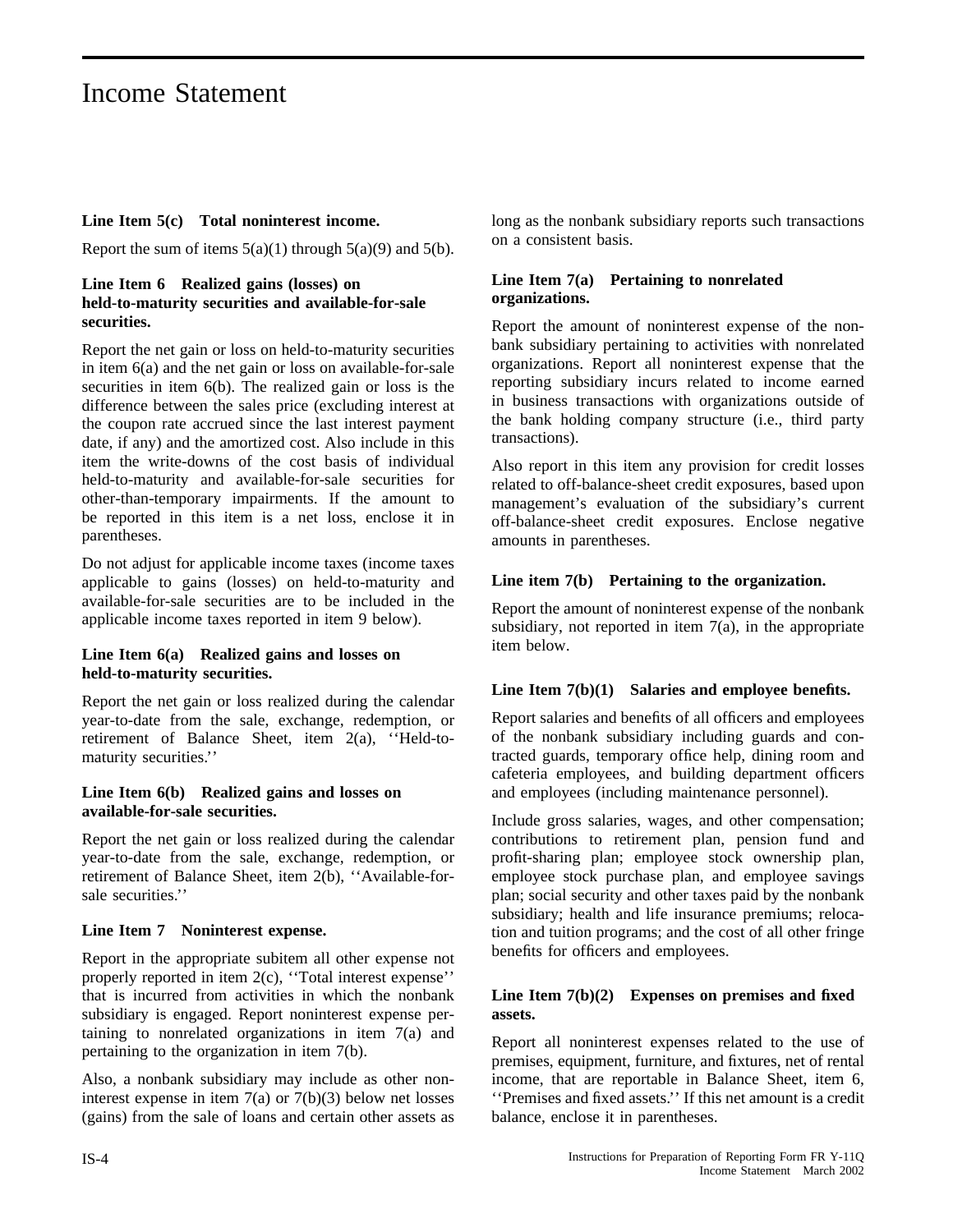Deduct rental income from gross premises and fixed asset expense. Rental income includes all rentals charged for the use of buildings not incident to their use by the reporting nonbank subsidiary, including rentals by regular tenants of the nonbank subsidiary, income received from short-term rentals of other facilities of the nonbank subsidiary, and income from sub-leases. Also deduct income from assets that indirectly represent premises, equipment, furniture, or fixtures reportable in Balance Sheet, item 6, ''Premises and fixed assets.''

Include normal and recurring depreciation and amortization charges against assets; all operating lease payments made by the nonbank subsidiary on premises and equipment; cost of ordinary repairs to premises (including leasehold improvements), equipment, furniture, and fixtures; cost of service or maintenance contracts for equipment, furniture, and fixtures; insurance expense related to the use of premises, equipment, furniture, and fixtures; all property tax and other tax expense related to premises (including leasehold improvements), equipment, furniture, and fixtures; cost of heat, electricity, water, and other utilities connected with the use of premises and fixed assets; cost of janitorial supplies and outside janitorial services; and services and fuel, maintenance, and other expenses related to the use of the nonbank subsidiary-owned automobiles, airplanes, and other vehicles for the nonbank subsidiary's business.

#### **Line Item 7(b)(3) Other noninterest expense.**

Report all operating expenses of the nonbank subsidiary for the calendar year-to-date not required to be reported in items  $7(b)(1)$  or  $7(b)(2)$ .

Include fees paid to directors and advisory directors for attendance at board of directors or committee meetings; premiums on fidelity insurance, directors' and officers' liability insurance, and life insurance policies for which the nonbank subsidiary is the beneficiary; federal deposit insurance premium; Comptroller of the Currency assessment expense; legal fees and other direct costs incurred in connection with foreclosures; and advertising, promotional, public relations, and business development expenses; data processing cost; minority interest in the net income or loss of the nonbank subsidiary; goodwill impairment losses; amortization expenses of and impairment losses for other intangible assets; and all other noninterest expenses pertaining to related organizations.

#### **Line Item 7(c) Total noninterest expense.**

Report in this item the sum of items  $7(a)$  and  $7(b)(1)$ through  $7(b)(3)$ .

#### **Line Item 8 Income before taxes, extraordinary items, and other adjustments.**

Report the sum of items 3,  $5(c)$ ,  $6(a)$ , and  $6(b)$ , minus items 4 and 7(c). If the result is negative, enclose the amount in parentheses.

#### **Line Item 9 Applicable income taxes (benefits) (estimated).**

Report the total estimated federal, state and local, and foreign income tax expense applicable to item 8, ''Income before taxes, extraordinary items, and other adjustments,'' including the tax effects of gains (losses) on securities not held in trading accounts (i.e., availablefor-sale securities and held-to-maturity securities). Include both the current and deferred portions of these income taxes. If the amount is a tax benefit rather than a tax expense, enclose it in parentheses. Include as applicable income taxes all taxes based on a net amount of taxable revenue less deductible expenses. Exclude from applicable income taxes all taxes based on gross revenues or gross receipts.

#### **Line Item 10 Extraordinary items, net of income taxes.**

Report the total of extraordinary items and other adjustments, net of income taxes. Include in this item the material effects of any extraordinary items and the cumulative effect of all changes in accounting principles except those required to be reported as a change in equity capital in accordance with GAAP.

#### **Line Item 11 Equity in undistributed income (loss) of subsidiary(s).**

Report the amount of the parent nonbank subsidiary's proportionate interest in the nonbank subsidiary's(s') net income (loss) less any dividends declared by the nonbank subsidiary(s) for the calendar year-to-date.

#### **Line Item 12 Net income (losses).**

Report the sum of items 8, 10, and 11 minus item 9. If this amount is a net loss, enclose it in parentheses. This item must equal Changes in Equity Capital, item 2, ''Net income.''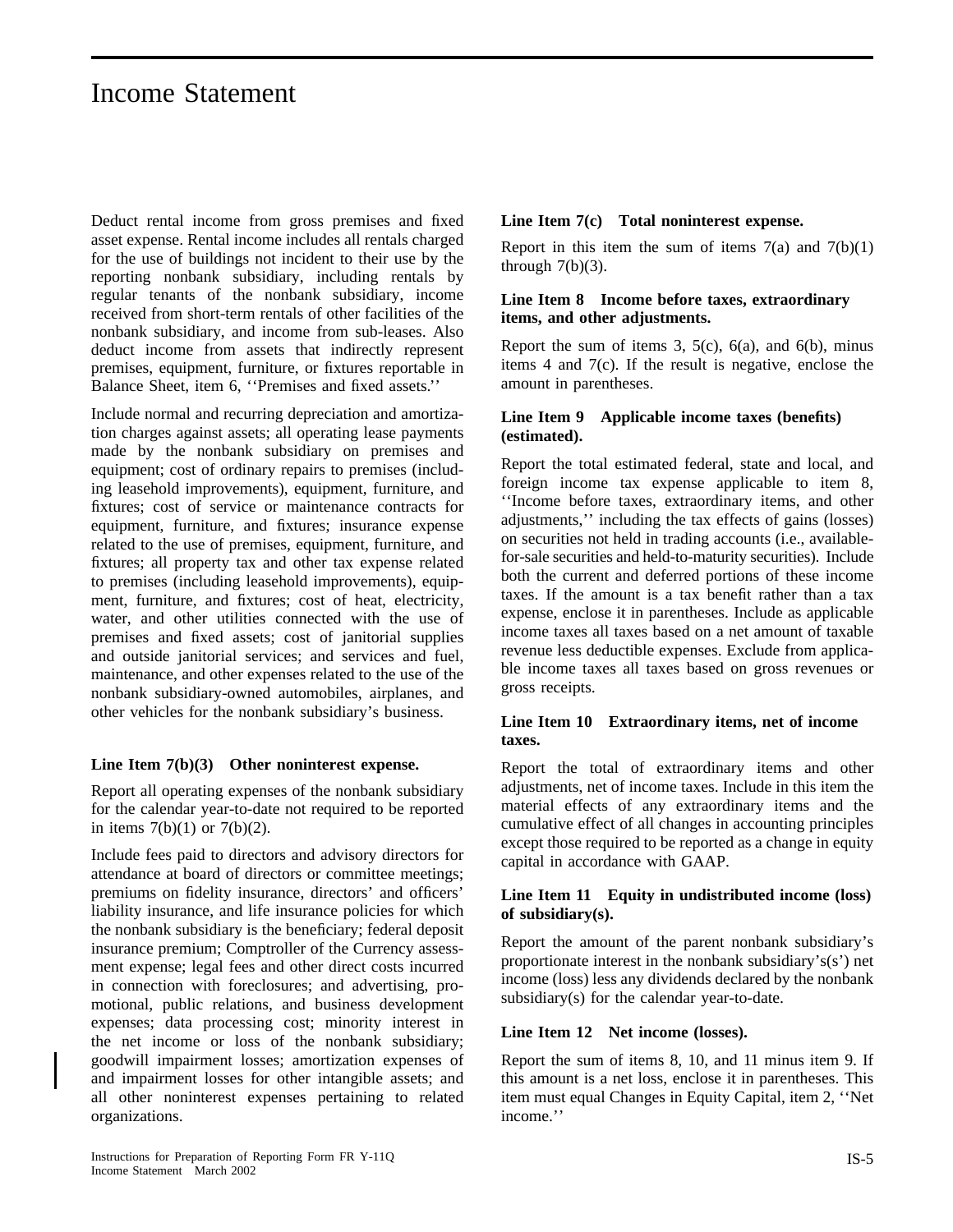# LINE ITEM INSTRUCTIONS FOR Changes in Equity Capital

### **General Instructions**

Total equity capital includes perpetual preferred stock, common stock, capital surplus, retained earnings, accumulated other comprehensive income and other equity capital components such as treasury stock and unearned Employee Stock Ownership Plan Shares. All amounts, other than the amount reported in item 1, should represent net aggregate changes for the calendar year-todate. Enclose all net decreases and losses (net reductions of equity capital) in parentheses.

#### **Line Item 1 Equity capital most recently reported for the end of the calendar year.**

Report the nonbank subsidiary's total equity capital balance most recently reported for the previous calendar year-end after the filing of any amended report(s). Include in this item, the cumulative effect, net of applicable income taxes, of those changes in any accounting principles adopted during the calendar year-to-date reporting period that were applied retroactively and for which prior years' financial statements were restated. Also, include the sum of all corrections, net of applicable income taxes, resulting from material accounting errors which were made in prior years and not corrected by the filing of an amended report for the period in which the error was made.

#### **Line Item 2 Net income (loss).**

Report the net income (loss) for the calendar year-to-date as reported on the Income Statement, item 12, ''Net income (loss).''

#### **Line Item 3 Sale, conversion, acquisition, or retirement of common stock and perpetual preferred stock.**

Report the changes in the subsidiary's total equity capital resulting from the sale, conversion, acquisition, or retirement of the subsidiary's capital stock. Limited-life preferred stock is not included in equity capital.

Report in this item the total amount of new capital stock issued, net of any expenses associated with the issuance of the stock.

Report in this item the changes in the subsidiary's total equity capital resulting from:

- (1) Sale of the subsidiary's perpetual preferred stock or common stock.
- (2) Exercise of stock options, including:
	- (a) Any income tax benefits to the subsidiary resulting from the sale of the subsidiary's own stock acquired under a qualified stock option within three years of its purchase by the employee who had been granted the option.
	- (b) Any tax benefits to the subsidiary resulting from the exercise (or granting) of nonqualified stock options (on the subsidiary's stock) based on the difference between the option price and the fair market value of the stock at the date of exercise (or grant).
- (3) The conversion of convertible debt, limited-life preferred stock, or perpetual preferred stock into perpetual preferred or common stock.
- (4) Redemption of perpetual preferred stock or common stock.
- (5) Retirement of perpetual preferred stock or common stock including:
	- (a) The net decrease in equity capital which occurs when cash is distributed in lieu of fractional shares in a stock dividend.
	- (b) The net increase in equity capital when a stockholder who receives a fractional share from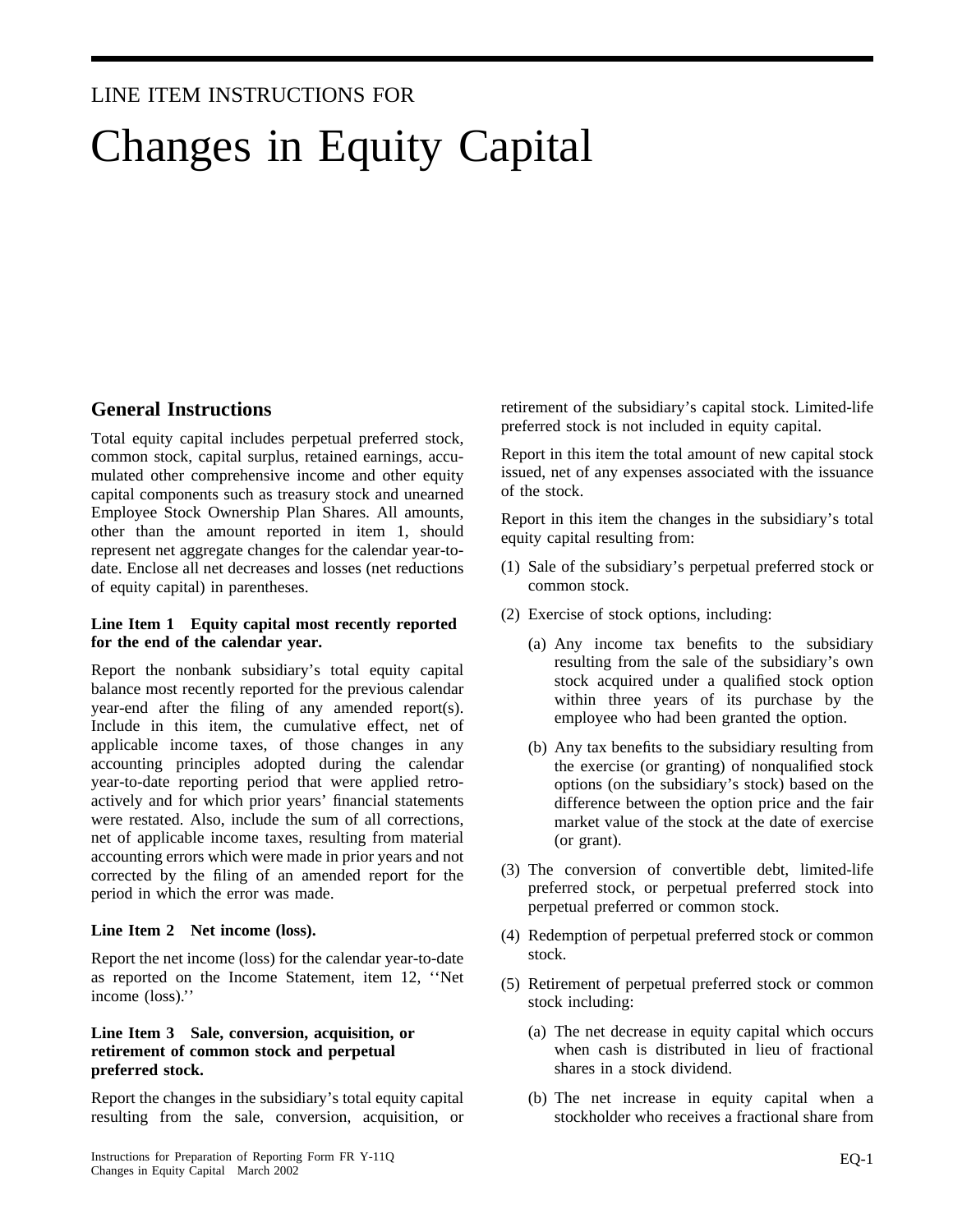a stock dividend purchases the additional fraction necessary to make a whole share.

(6) Capital-related transactions involving the subsidiary's Employee Stock Option Plan.

#### **Line Item 4 LESS: Cash dividends declared.**

Report in item 4(a), cash dividends declared on preferred stock, and in item 4(b), cash dividends declared on common stock.

Cash dividends are payments of cash to stockholders in proportion to the number of shares they own. Cash dividends on preferred and common stock are to be reported on the date they are declared by the nonbank subsidiary's board of directors (the declaration date) by debiting ''retained earnings'' and crediting ''dividends declared not yet payable,'' which is to be reported in other liabilities. Upon payment of the dividend, ''dividends declared not yet payable'' is debited for the amount of the cash dividend with an offsetting credit, normally in an equal amount, to ''dividend checks outstanding.''

A liability for dividends payable may *not* be accrued in advance of the formal declaration of a dividend by the boards of directors. However, the nonbank subsidiary may segregate a portion of retained earnings in the form of a capital reserve in anticipation of the declaration of a dividend.

#### **Line Item 4(a) Preferred.**

Report all cash dividend declared on limited-life and perpetual preferred stock by the nonbank subsidiary during the calendar year-to-date, including dividends not payable until after the report date.

*Do not* include dividends declared during the previous calendar year but paid in the current period.

#### **Line Item 4(b) Common.**

Report all cash dividends declared on common stock by the nonbank subsidiary during the calendar year-to-date, including dividends not payable until after the report date.

*Do not* include dividends declared during the previous calendar year but paid in the current period.

#### **Line Item 5 Other comprehensive income.**

Report in this item the amount of other comprehensive income for the calendar year-to-date. Other comprehensive incomes include changes during the calendar year-to-date in net unrealized holding gains (losses) on available-for-sale securities, accumulated net gains (losses) on cash flow hedges, foreign currency translation adjustments, and minimum pension liability adjustments. Please refer to the FR Y-9C instructions and FASB Statement No. 130 for additional information on reporting this item.

#### **Line Item 6 Other adjustments.**

Report in this item all adjustments to equity capital that are not properly reported in items 1 through 5 above. This item should include the following:

- (1) changes incident to business combinations.
- (2) sales of treasury stock.
- (3) LESS: Purchases of treasury stock.
- (4) change in offsetting debit to the liability for Employee Stock Ownership Plan (ESOP) debt guaranteed by the subsidiary.

#### **Line Item 7 Equity capital at end of current period.**

Report the sum of items 1, 2, 3, 5, and 6, less items  $4(a)$ and 4(b). This item must equal Balance Sheet item 20(i), ''Total equity capital.''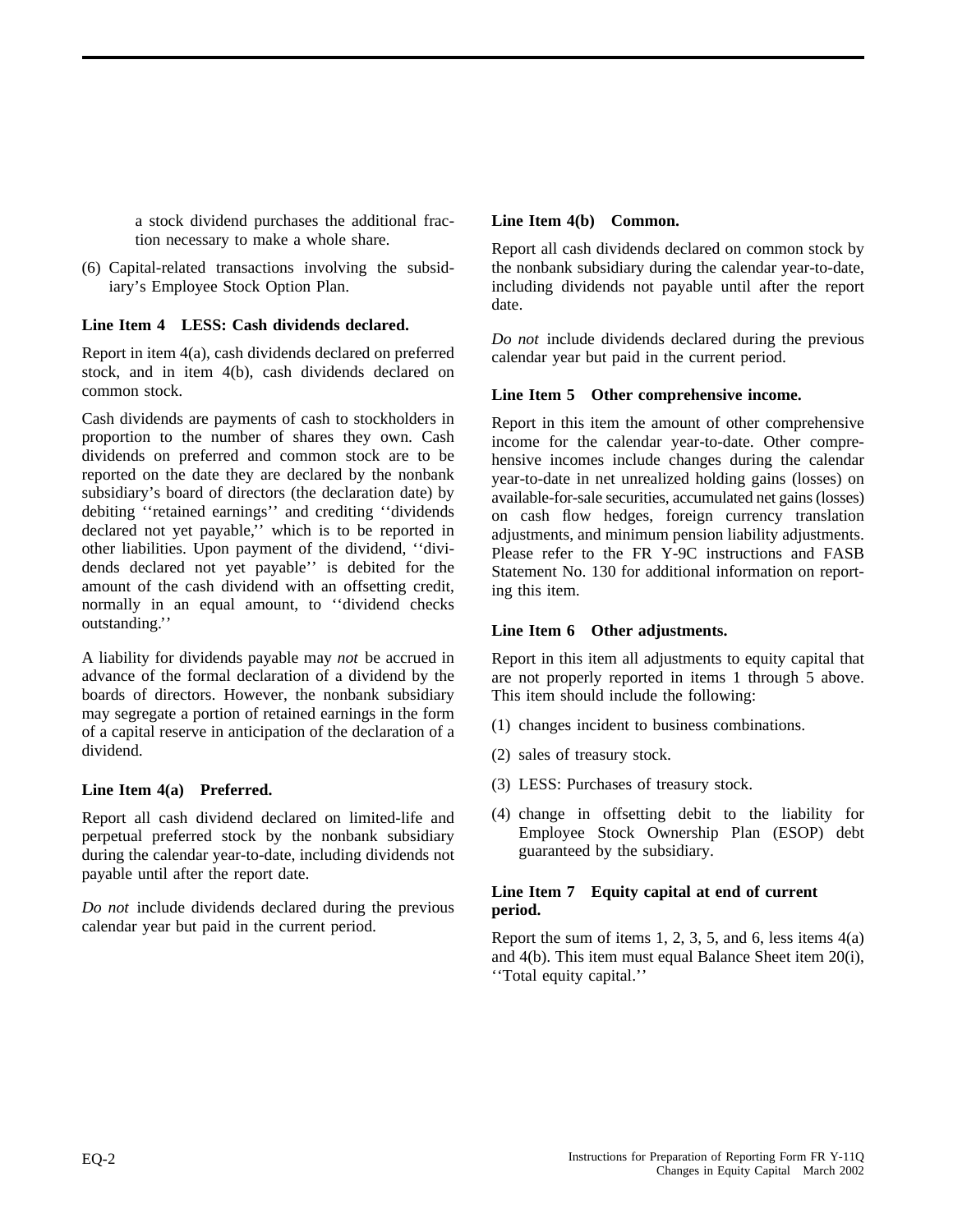### LINE ITEM INSTRUCTIONS FOR

# Balance Sheet and Off-Balance Sheet

#### **Assets**

Items 1 through 7 and 9 and 10 should exclude balances with related institutions. Balances with related institutions should be reported in item 11 below.

#### **Line Item 1 Cash and balances due from depository institutions.**

Report the total of both noninterest-bearing and interestbearing balances due from depository institutions, currency and coin, cash items in process of collection and unposted debits.

Depository institutions, as a customer of the reporting nonbank subsidiary, consist of commercial banks in the United States, credit unions, mutual and stock savings banks, savings or building and loan associations, cooperative banks, industrial banks that accept deposits, U.S. branches and agencies of foreign banks, and banking organizations in foreign countries.

Balances due from depository institutions include:

- (1) noninterest-bearing funds on deposit at depository institutions for which the reporting company has already received credit; and
- (2) interest-bearing balances due from depository institutions, whether in the form of savings or time balances, including certificates of deposit.

*Exclude* balances with closed or liquidating banks or other depository institutions and all loans. Also exclude balances due from subsidiary banks of the reporting bank holding company (report in item 11(b) below).

#### **Line Item 2 Held-to-maturity and available-for-sale securities.**

Report in this item U.S. Treasury securities, U.S.

government agency and corporation obligations, securities issued by states and political subdivisions in the U.S., and all other debt and equity securities with readily determinable fair values. Also, include as debt securities all holdings of commercial paper. Report held-tomaturity securities in item 2(a) and available-for-sale securities in item 2(b). Exclude equity securities that do not have readily determinable fair values, which are to be reported in item 10 below.

#### **Line item 2(a) Held-to-maturity.**

Report in this item the amortized cost of held-to-maturity securities.

#### **Line item 2(b) Available-for-sale.**

Report in this item the fair value of available-for-sale securities.

#### **Line Item 3 Federal funds sold and securities purchased under agreements to resell.**

Report the dollar amount outstanding of federal funds sold and securities purchased under agreement to resell in the form of:

- (1) immediately available funds under agreements or contracts that mature in one business day or roll over under a continuing contract, regardless of the nature of the transaction or the collateral involved (i.e., whether unsecured, secured, or involving a resale agreement in securities, loans, or any other instruments), excluding overnight lending for commercial and industrial purposes;
- (2) other security resale agreements that mature in more than one business day if the agreement requires the subsidiary to resell the identical security purchased or a security that meets the definition of substantially the same in the case of a dollar roll; and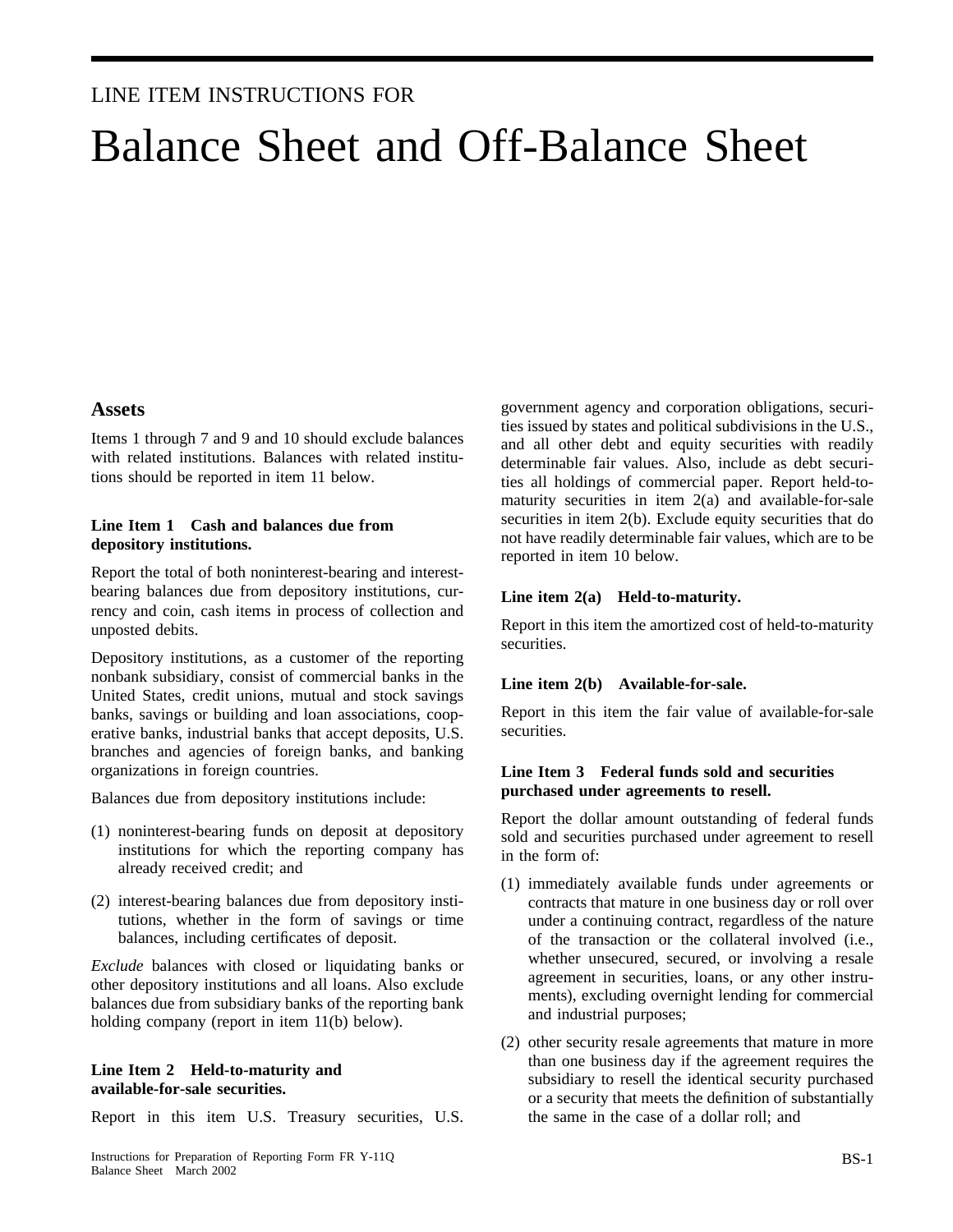(3) purchases of participations in pools of securities that mature in more than one business day.

Exclude from this item:

- (1) Sales of ''term federal funds'' (i.e., federal funds with a maturity of more than one business day) (report in item 4(a) ''Loans and lease financing receivables, net of unearned income'').
- (2) Due bills representing purchases of securities or other assets by the nonbank subsidiary that have not yet been delivered and similar instruments, whether collateralized or uncollateralized (report in item 4(a)).
- (3) Resale agreements involving assets other than securities that mature in more than one business day or are not in immediately available funds (report in item  $4(a)$ ).
- (4) Yield maintenance dollar repurchase agreements.
- (5) All federal funds sold and securities purchased under agreements to resell with any related institution, which are to be reported in item 11 as appropriate.

#### **Line Item 4 Loans and lease financing receivables.**

#### **Line Item 4(a) Loans and lease financing receivables, net of unearned income.**

Report the aggregate book value of all loans and leases of the nonbank subsidiary, net of unearned income, before the deduction of the ''Allowance for loan and lease losses,'' (reported in item 4(b) below).

Loans and lease financing receivables are extensions of credit resulting from either direct negotiation between the nonbank subsidiary and their customers or the purchase of such assets from others.

Loans may take the form of promissory notes, acknowledgments of advance, due bills, invoices, overdrafts, acceptances held, factoring account receivables, customers' liability on trade acceptances, and similar written or oral obligations.

*Exclude:*

- (1) all loans and leases with related institutions, which are to be reported in item 11 as appropriate;
- (2) all transactions reportable as federal funds sold and securities purchased under agreements to resell in item 3 above;
- (3) any loans or leases that the subsidiaries have sold or charged off;
- (4) the fair value of any assets received in full or partial satisfaction of a loan or lease (unless the asset received is itself reportable as a loan or lease) and any loans for which the nonbank subsidiary has obtained physical possession of the underlying collateral regardless of whether formal foreclosure or repossession proceedings have been instituted against the borrower; and
- (5) commercial paper.

#### **Line Item 4(b) Less: Allowance for loan and lease losses.**

Report the allowance for loan and lease losses as determined in accordance with generally accepted accounting principles (GAAP) for the nonbank subsidiary. This item should exclude any allowance for loan and lease losses on loans and leases with related institutions.

#### **Line Item 4(c) Loan and lease financing receivables, net of unearned income and allowance for loan and lease losses.**

Report the amount derived by subtracting item 4(b) from item 4(a).

#### **Line Item 5 Trading assets.**

Report the fair value of all assets held in the nonbank subsidiaries' trading accounts. Assets held in trading accounts include, but are not limited, to the following:

- (1) U.S. Treasury securities;
- (2) U.S. government agency and corporation obligations;
- (3) securities issued by states and political subdivisions in the U.S.;
- (4) other bonds, notes, and debentures;
- (5) certificates of deposit;
- (6) commercial paper;
- (7) bankers acceptances; and
- (8) revaluation gains from derivative contracts.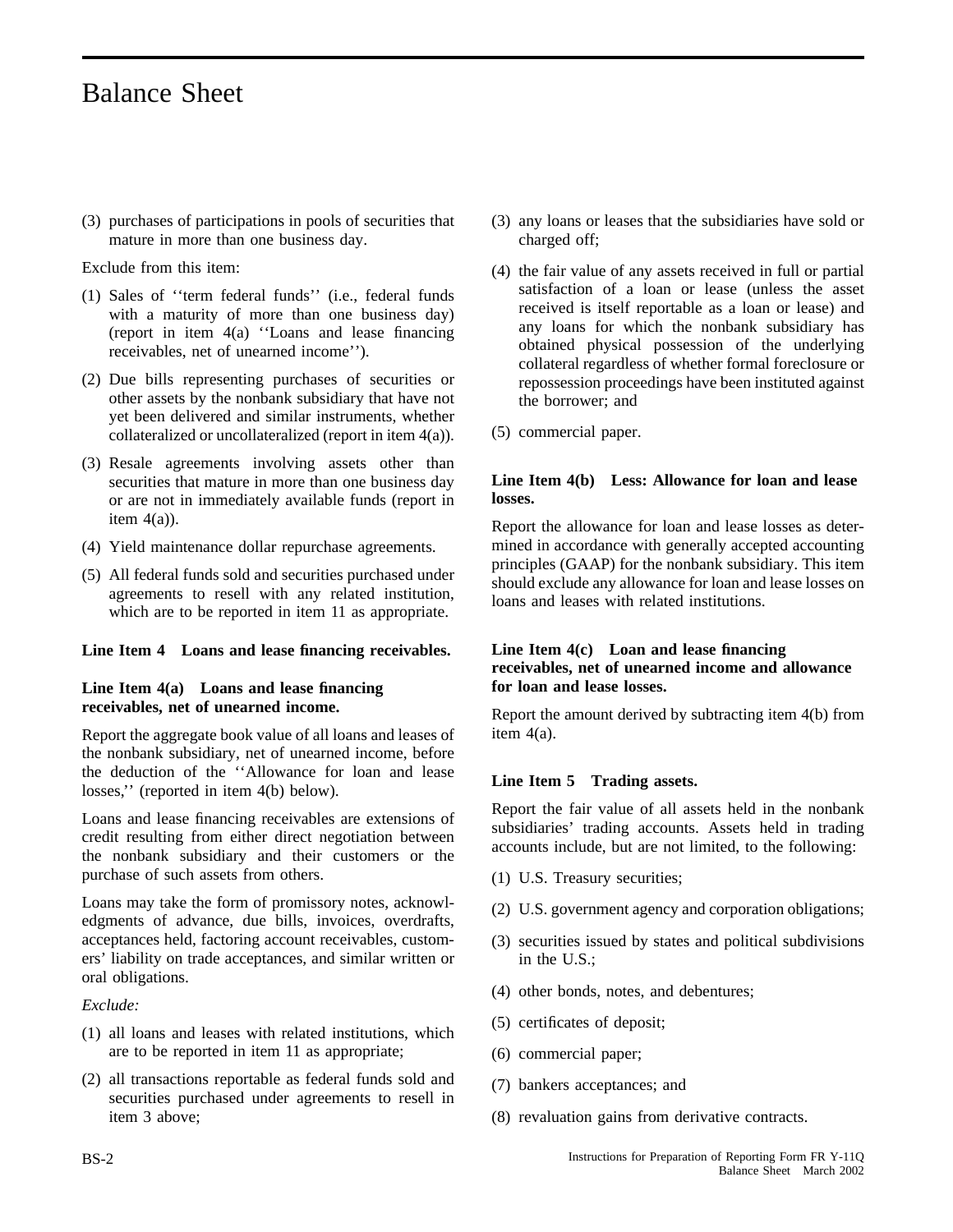#### **Line Item 6 Premises and fixed assets (including capitalized leases).**

Report the book value, less accumulated depreciation or amortization, of all premises, equipment, furniture, and fixtures purchased directly or acquired by means of a capital lease. The method of depreciation or amortization should conform to generally accepted accounting principles.

Include the following as premises and fixed assets:

- (1) Premises that are actually owned and occupied (or to be occupied, if under construction) by the subsidiary.
- (2) Leasehold improvements, vaults, and fixed machinery and equipment.
- (3) Remodeling costs to existing premises.
- (4) Real estate acquired and intended to be used for future expansion.
- (5) Parking lots that are used by customers or employees of the subsidiary.
- (6) Furniture, fixtures, and movable equipment of the subsidiary.
- (7) Automobiles, airplanes, and other vehicles owned by the subsidiary and used in the conduct of its business.
- (8) The amount of capital lease property (with the subsidiary as lessee)—premises, furniture, fixtures, and equipment.
- (9) stocks and bonds issued by nonmajority-owned corporations whose principal activity is the ownership of land, buildings, equipment, furniture, or fixtures occupied or used (or to be occupied or used) by the subsidiary.

Property formerly but no longer used for nonbanking activities may be reported in this item as ''Premises and fixed assets'' or in item 7(b), ''Other real estate owned.''

*Exclude* from premises and fixed assets:

- (1) Original paintings, antiques, and similar valuable objects (report in item 10, ''All other assets'');
- (2) Favorable leasehold rights (report in item 9(c), ''Other identifiable intangibles''); and
- (3) Loans and advances, whether secured or unsecured, to individuals, partnerships, and nonmajority-owned corporations for the purpose of purchasing or

holding land, buildings, or fixtures occupied or used (or to be occupied or used) by the subsidiary (report in item 4(a) ''Loans and lease financing receivables, net of unearned income'').

#### **Line Item 7 Other real estate owned.**

Report the book value (not to exceed the fair value), less accumulated depreciation, if any, of all real estate other than premises actually owned by the subsidiary.

Report in item 7(a) real estate acquired in satisfaction of debts previously contracted. Report in item 7(b) real estate acquired and held for investment and property originally acquired for future expansion but no longer intended to be used for that purpose.

Exclude any property necessary for the conduct of banking business (report in item 6 above, ''Premises and fixed assets'').

#### **Line Item 7(a) Real estate acquired in satisfaction of debts previously contracted.**

Include the following as real estate acquired in satisfaction of debts previously contracted:

- (1) Real estate acquired in any manner for debts previously contracted (including, but not limited to, real estate acquired through foreclosure and real estate acquired by deed in lieu of foreclosure), even if the nonbank subsidiary has not yet received title to the property.
- (2) Real estate collateral underlying a loan when the nonbank subsidiary has obtained physical possession of the collateral, regardless of whether formal foreclosure proceedings have been instituted against the borrower.
- (3) Foreclosed real estate sold under contract and accounted for under the deposit method of accounting in accordance with FASB Statement No. 66, ''Accounting for Sales of Real Estate.''

#### **Line item 7(b) Other real estate owned.**

Report in this item all real estate acquired and held by the nonbank subsidiary for investment purposes. Property formerly but no longer used for nonbanking activities may be reported in this item as ''Other real estate owned'' or in item 6, as ''Premises and fixed assets.''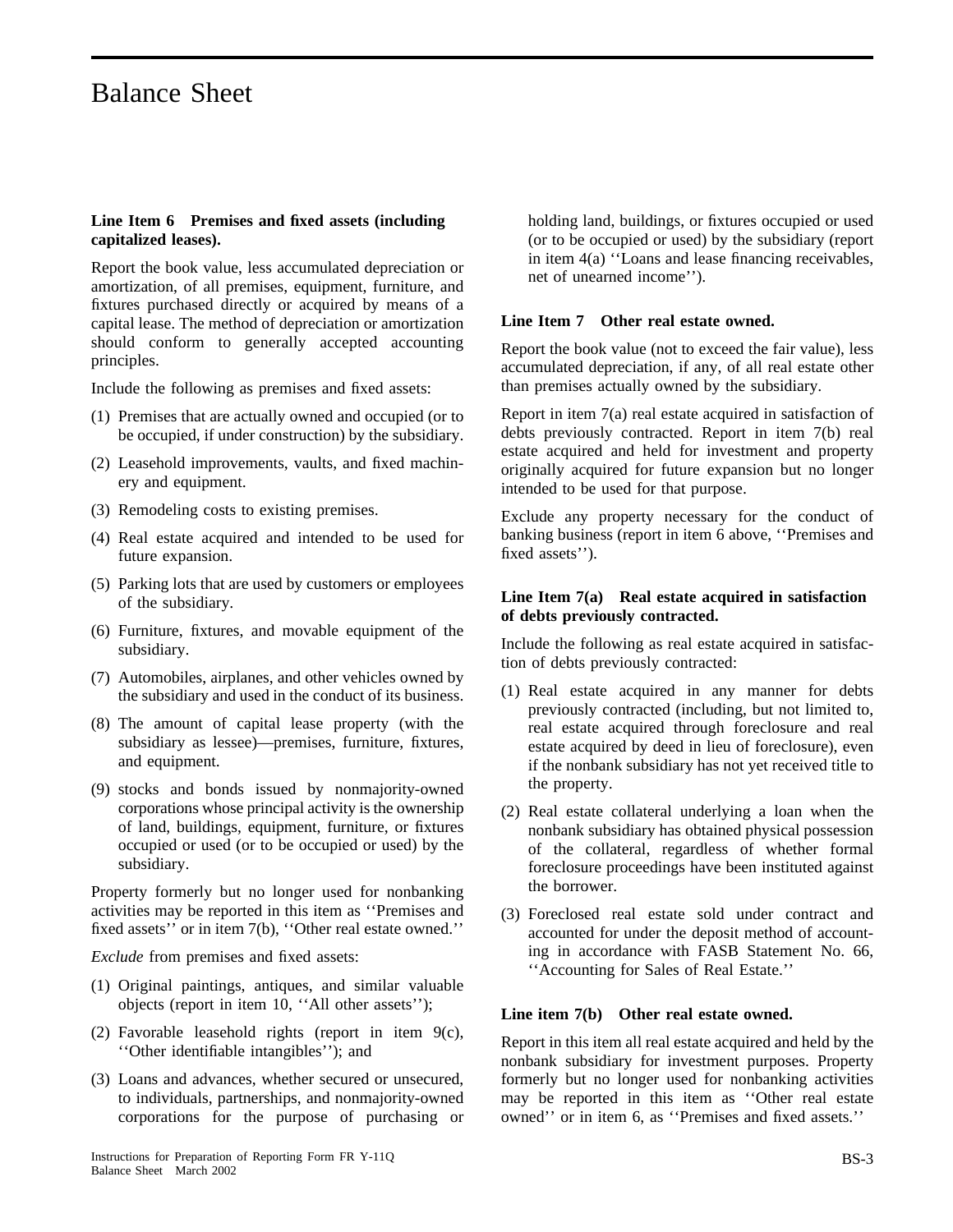Include in this item the following:

- (1) Any real estate acquired, directly or indirectly, by the nonbank subsidiary and held for development or other investment purposes. (Do not include real estate acquired in any manner for debts previously contracted, which are to be reported in item 7(a) above.)
- (2) Real estate acquisition, development, or construction (ADC) arrangements that are accounted for as investments in real estate in accordance with guidance prepared by the American Institute of Certified Public Accountants (AICPA) in Notices to Practitioners issued in November 1983, November 1984, and February 1986.
- (3) Real estate acquired and held for investment by the nonbank subsidiary that has been sold under contract and accounted for under the deposit method in accordance with FASB Statement No. 66, ''Accounting for Sales of Real Estate.
- (4) Any other loans secured by real estate and advanced for real estate acquisition, development, or investment purposes if the reporting nonbank subsidiary in substance has virtually the same risks and potential rewards as an investor in the borrower's real estate venture.
- (5) Investments in corporate joint ventures, unincorporated joint ventures, and general or limited partnerships that are primarily engaged in the holding of real estate for development, resale, or other investment purposes and over which the nonbank subsidiary does not exercise significant influence.
- (6) Property originally acquired for future expansion but no longer intended to be used for that purpose.

#### **Line Item 8 Investments in other companies.**

Report the amount of the nonbank subsidiary's investments in the stock of subsidiaries, associated companies, and those joint ventures over which the respondent exercises significant influence (collectively referred to as ''investees''). Also include loans and advances to investees and holdings of their bonds, notes, and debentures.

Investments in the common stock of investees shall be reported using the equity method of accounting. Under the equity method, the carrying value of the nonbank subsidiary's investment in the common stock of an investee is originally recorded at cost but is adjusted periodically to record as income the nonbank subsidiary's proportionate share of the investee's earnings or losses and decreased by the amount of any cash dividends received from the investee and by the amount of amortized goodwill.

#### **Line Item 9 Intangible assets.**

Report in this item the cost of intangible assets. Such intangibles may arise from the following:

- (1) business combinations accounted for under the purchase method in accordance with FASB Statement No. 141, and
- (2) acquisitions of portions or segments of another institution's business, such as branch offices, mortgage servicing portfolios, and credit card portfolios.

Report goodwill in item 9(a), mortgage servicing assets in item 9(b) and other identifiable intangibles in item 9(c).

#### **Line Item 9(a) Goodwill.**

Report the amount (book value) of goodwill. This represents the excess of the cost of a company over the sum of the fair values of the tangible assets and identifiable intangible assets acquired less the fair value of liabilities assumed in a business combination accounted for as a purchase.

#### **Line Item 9(b) Mortgage servicing assets.**

Report the carrying value of mortgage servicing assets, i.e., the cost of acquiring contracts to service loans secured by real estate that have been securitized or are owned by another party, net of any related valuation allowances. Exclude servicing assets resulting from contracts to service financial assets other than loans secured by real estate. Report nonmortgage servicing assets in item 9(c), ''Other identifiable intangibles.''

#### **Line Item 9(c) Other identifiable intangibles.**

Report the amount of other specifically identifiable intangible assets such as purchased credit card relationships, core deposit intangibles, and favorable leasehold rights. Also include servicing assets other than mortgage servicing assets.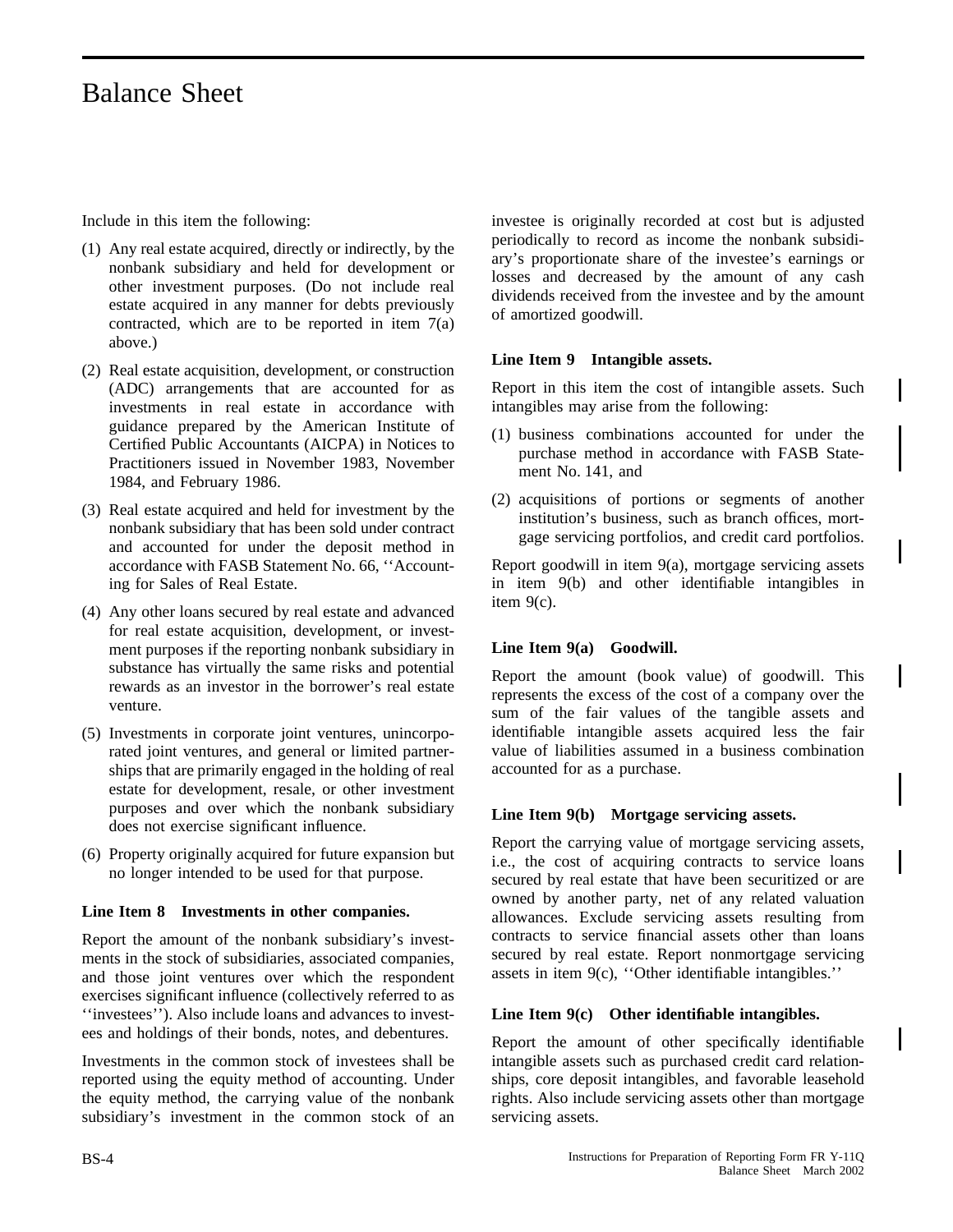#### **Line Item 10 All other assets.**

Report all other assets held by the respondent nonbank subsidiary. Include assets not associated with investments in other companies reported in items 8 or 9 above. Report in this item income earned but not collected, prepaid expenses, accounts receivable, and any other assets not properly reported in items 1 through 9 above.

Also, report the positive fair value of all derivatives held for purposes other than trading in this item.

Report all deferred tax assets in this item and deferred tax liabilities in item 17, ''All other liabilities.''

Exclude all balances due from related institutions. Such transactions should be reported in item  $11(a)$ ,  $11(b)$ , or 11(c) below.

#### **Line Item 11 Balances with related institutions, gross.**

Report all balances due from the bank holding company (parent companies only) in item 11(a); all balances due from subsidiary banks of the bank holding company in item 11(b); and all balances due from other nonbank subsidiaries of the bank holding company, in item 11(c), gross.

#### **Line Item 11(a) Balances due from bank holding company (parent companies only), gross.**

Include in this item all balances (including loans and lease financing receivables) held by the nonbank subsidiary due from the bank holding company (parent companies only) on a gross basis.

If the respondent bank holding company is a multi-tiered bank holding company, this item should include balances due from the direct and indirect parent companies at any level in the organization.

Also, a special purpose subsidiary should report in this item the loan made to the parent bank holding company with the proceeds from the issuance of trust preferred securities.

All balances *due to* the bank holding company (parent companies only) should be excluded from this item and included in item 18(a).

#### **Line Item 11(b) Balances due from subsidiary banks of the bank holding company, gross.**

Include in this item all balances, on a gross basis, held by

the nonbank subsidiary due from direct or indirect banking subsidiaries of the respondent's bank holding company.

All balances *due to* subsidiary banks of the respondent's bank holding company should be excluded from this item and included in item 18(b).

#### **Line Item 11(c) Balances due from other nonbank subsidiaries of the bank holding company, gross.**

Include in this item all balances, on a gross basis, held by the nonbank subsidiary due from other nonbank subsidiaries of the respondent's bank holding company.

All balances *due to* other nonbank subsidiaries of the respondent's bank holding company should be excluded from this item and included in item 18(c).

#### **Line Item 12 Total assets.**

Report in this item the sum of items 1, 2, 3, 4(c) through  $11(c)$ .

### **Liabilities and Equity Capital**

Items 13 through 17 should exclude balances with related institutions. Balances with related institutions should be reported in item 18 below.

#### **Line Item 13 Deposits.**

Report the total amount of deposits held by the nonbank subsidiary. Both noninterest-bearing and interest-bearing deposits are to be included. Such deposits may take the form of passbook accounts, certificates of deposit, NOW accounts, money market deposit accounts, time deposit, open accounts, or similar deposits. Include all deposits regardless of customer or form.

*Exclude* all deposits due to related institutions from this item. Such deposits should be reported in items 18(a), 18(b), or 18(c) below.

#### **Line Item 14 Trading liabilities**

Report the amount of liabilities from the reporting nonbank subsidiary's trading activities. Include liabilities resulting from the sales of assets that the reporting nonbank subsidiary does not own (short position) and revaluation losses from ''marking to market'' (or the ''lower of cost or market'') of interest rate, foreign exchange rate, and other commodity and equity contracts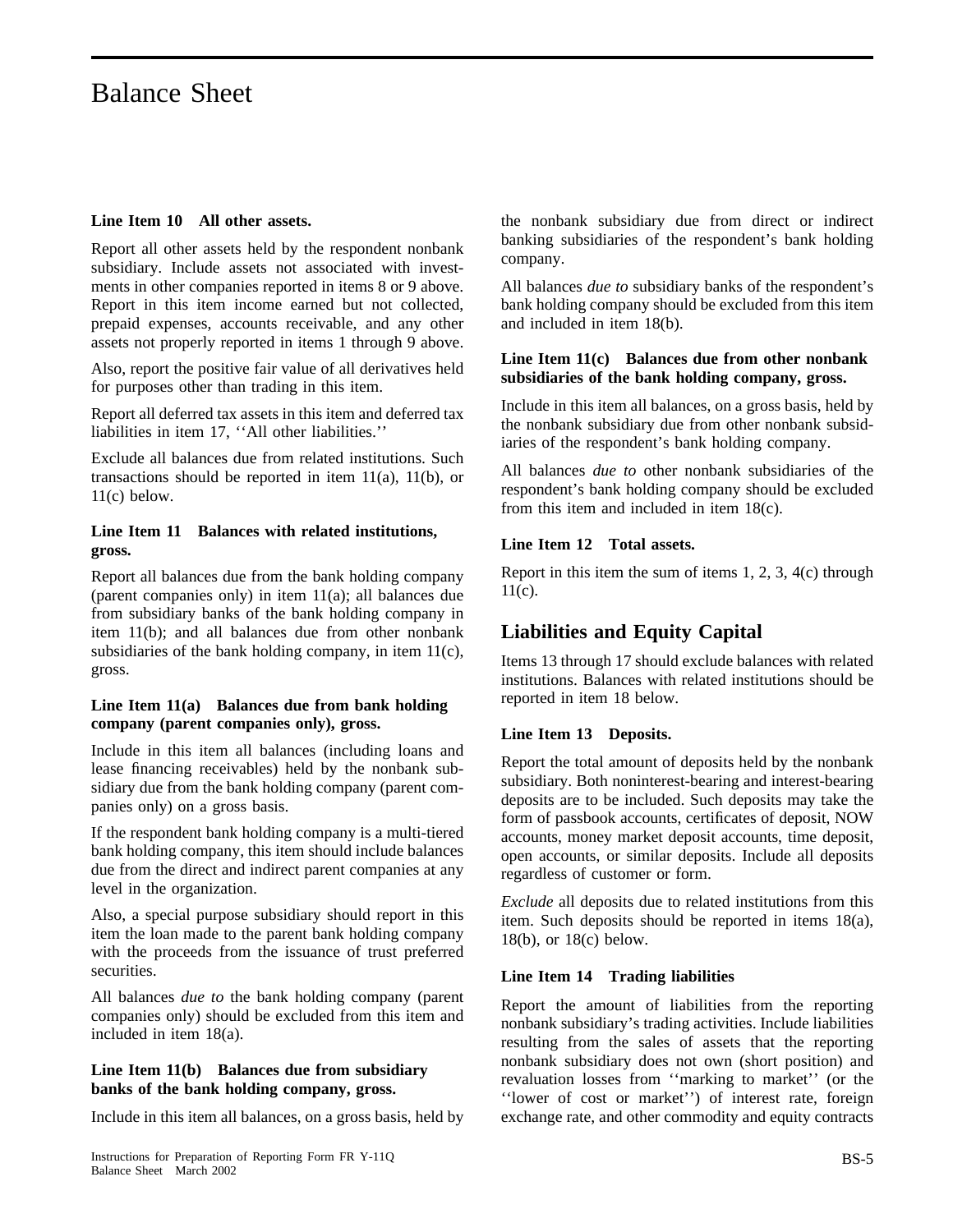into which the reporting nonbank subsidiary has entered for trading, dealer, customer accommodation, and similar purposes.

#### **Line Item 15 Borrowings with a remaining maturity of one year or less (including federal funds purchased).**

Report the total amount of money borrowed by the nonbank subsidiary with a remaining maturity of one year or less. Report commercial paper in item 15(a) and all other borrowings with a remaining maturity of one year or less, including federal funds purchased in item 15(b).

For purposes of this item, remaining maturity is the amount of time remaining from the report date until final contractual maturity of a borrowing without regard to the borrowing's repayment schedule, if any.

#### **Line Item 15(a) Commercial paper.**

Report the total amount outstanding of commercial paper issued by the reporting nonbank subsidiary. Exclude commercial paper held by related institutions.

#### **Line Item 15(b) Borrowings with a remaining maturity of one year or less (including federal funds purchased).**

Report the total amount of money borrowed by the nonbank subsidiary with a remaining maturity of one year or less.

Borrowings may take the form of:

- (1) demand notes issued to the U.S. Treasury;
- (2) promissory notes;
- (3) notes and bills rediscounted (including commodity drafts rediscounted);
- (4) loans sold under repurchase agreements and sales of participations in pools of loans that mature in more than one business day;
- (5) due bills issued representing the nonbank subsidiary's receipt of payment and similar instruments, whether collateralized or uncollateralized;
- (6) federal funds purchased;
- (7) ''term federal funds'' purchased;
- (8) securities sold under agreements to repurchase; and
- (9) mortgage indebtedness and obligations under capitalized leases with a remaining maturity of one year or less.

*Exclude* all borrowings with related institutions from this item. Such borrowings should be reported in item 18(a), 18(b), or 18(c) as appropriate.

#### **Line Item 16 Borrowings with a remaining maturity of more than one year (including subordinated debt and limited-life preferred stock and related surplus).**

Report the total amount of all borrowings of the nonbank subsidiary with a remaining maturity of more than one year, including subordinated debt and limited-life preferred stock including related surplus.

For purposes of this item, remaining maturity is the amount of time remaining from the report date until final contractual maturity of a borrowing without regard to the borrowing's repayment schedule, if any.

Borrowings may take the form of:

- (1) promissory notes;
- (2) perpetual debt securities that are unsecured and not subordinated;
- (3) notes and bills rediscounted (including commodity drafts rediscounted);
- (4) loans sold under repurchase agreements and sales of participations in pools of loans that mature in more than one business day;
- (5) due bills issued representing the nonbank subsidiary's receipt of payment and similar instruments, whether collateralized or uncollateralized;
- (6) ''term federal funds'' purchased;
- (7) securities sold under agreements to repurchase;
- (8) notes and debentures issued by the respondent subsidiary; and
- (9) mortgage indebtedness and obligations under capitalized leases with a remaining maturity of more than one year.

Limited-life preferred stock is preferred stock that has a stated maturity date or that can be redeemed at the option of the holder. It excludes those issues of preferred stock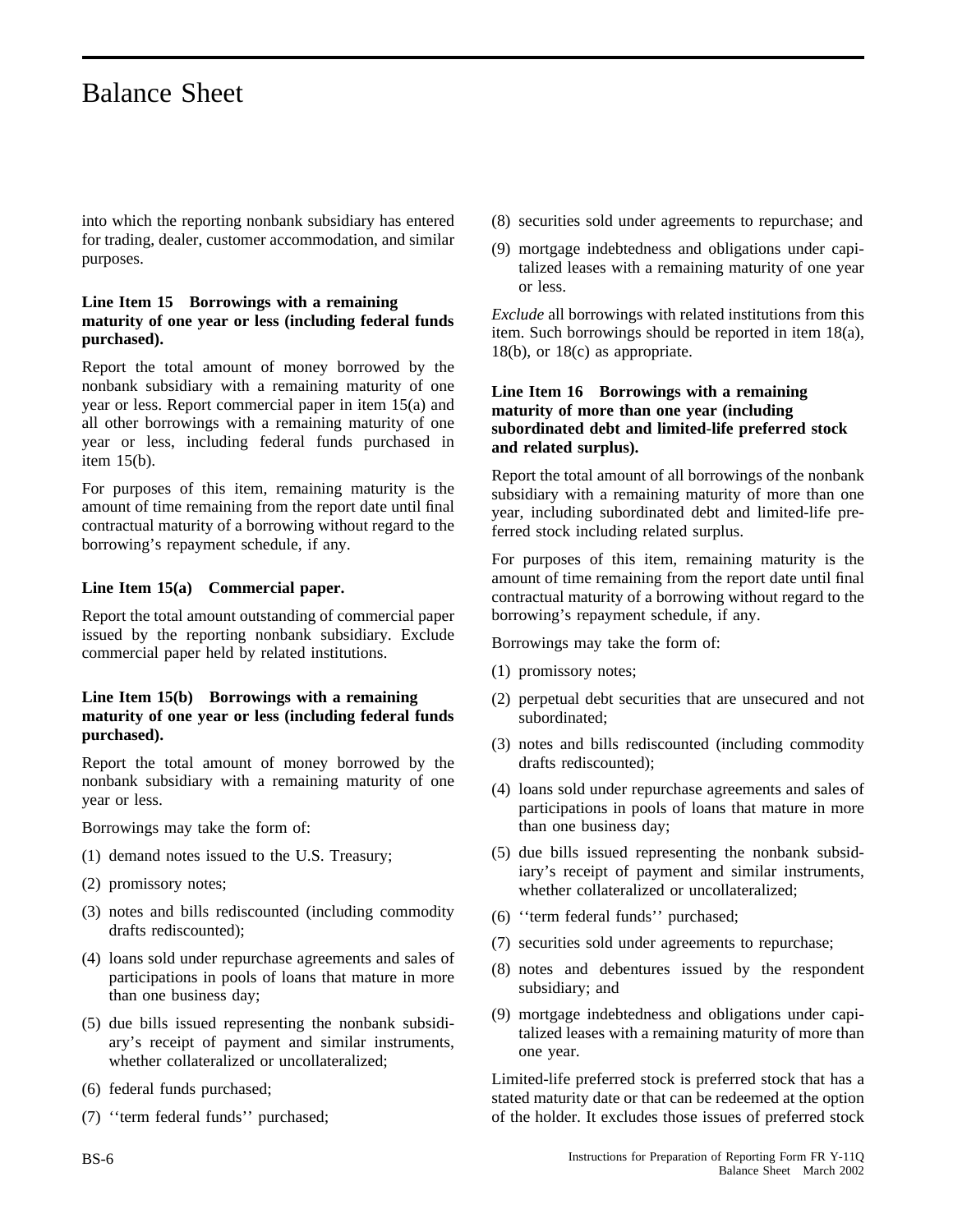that automatically convert into perpetual preferred stock at a stated date.

*Exclude* all borrowings with related institutions from this item. Such borrowings should be reported in item 18(a), 18(b), or 18(c) below, as appropriate.

#### **Line Item 17 All other liabilities.**

Report the total amount of all other liabilities that cannot be properly be reported in items 13 through 16.

Include in this item liabilities such as liability on acceptances outstanding, expenses accrued and unpaid, deferred income taxes (if credit balance), minority interest in the subsidiary, dividends declared but not yet payable, accounts payable (other than expenses accrued and unpaid), liability on deferred payment letters of credit, deferred gains from sale-leaseback transactions, and unamortized loan fees (other than those that represent an adjustment of the interest yield, if material).

Also, report all derivatives with negative fair value held for purposes other than trading in this item.

*Exclude* all liabilities with related institutions from this item. Such liabilities should be reported in item 18(a), 18(b), or 18(c) below, as appropriate.

#### **Line Item 18 Balances due to related institutions, gross.**

Report all balances due to the bank holding company (parent companies only) in item 18(a); all balances due to subsidiary banks of the bank holding company in item 18(b); and all balances due to other nonbank subsidiaries of the bank holding company in item 18(c), gross.

#### **Line Item 18(a) Balances due to the bank holding company (parent companies only), gross.**

Report in this item all balances held by the nonbank subsidiary due to the bank holding company (parent companies only) on a gross basis.

If the respondent bank holding company is a multi-tiered bank holding company, this item should include balances due to the direct and indirect parent companies at any level in the organization.

All such balances *due from* the bank holding company (parent companies only) should be excluded from this item and included in item 11(a) above.

#### **Line Item 18(b) Balances due to subsidiary banks of the bank holding company, gross.**

Include in this item all balances, on a gross basis, held by the nonbank subsidiary due to banks that are controlled, directly or indirectly, by the respondent's bank holding company.

All balances *due from* subsidiary banks of the respondent's bank holding company should be excluded from this item and included in item 11(b) above.

#### **Line Item 18(c) Balances due to other nonbank subsidiaries of the bank holding company, gross.**

Include in this item all balances, on a gross basis, held by the nonbank subsidiary due to other nonbank subsidiaries of the respondent's bank holding company.

All balances *due from* other nonbank subsidiaries of the respondent's bank holding company should be excluded from this item and included in item 11(c) above.

#### **Line Item 19 Total liabilities.**

Report the sum of items 13 through 18(c).

**Line Item 20 Equity capital.**

#### **Line Item 20(a) Perpetual preferred stock (including related surplus).**

Report the amount of perpetual preferred stock issued *including* any amounts received in excess of its par or stated value.

Also, a special-purpose subsidiary should report in this item trust preferred securities such as MIPS and TOPRS.

#### **Line Item 20(b) Common stock.**

Report the aggregate par or stated value of common stock issued.

#### **Line Item 20(c) Capital surplus (exclude all surplus related to preferred stock).**

Report the net amount formally transferred to the surplus account, including capital contributions, and any amount received for common stock in excess of its par or stated value on or before the report date.

Exclude any portion of the proceeds received from the sale of limited-life preferred stock in excess of its par or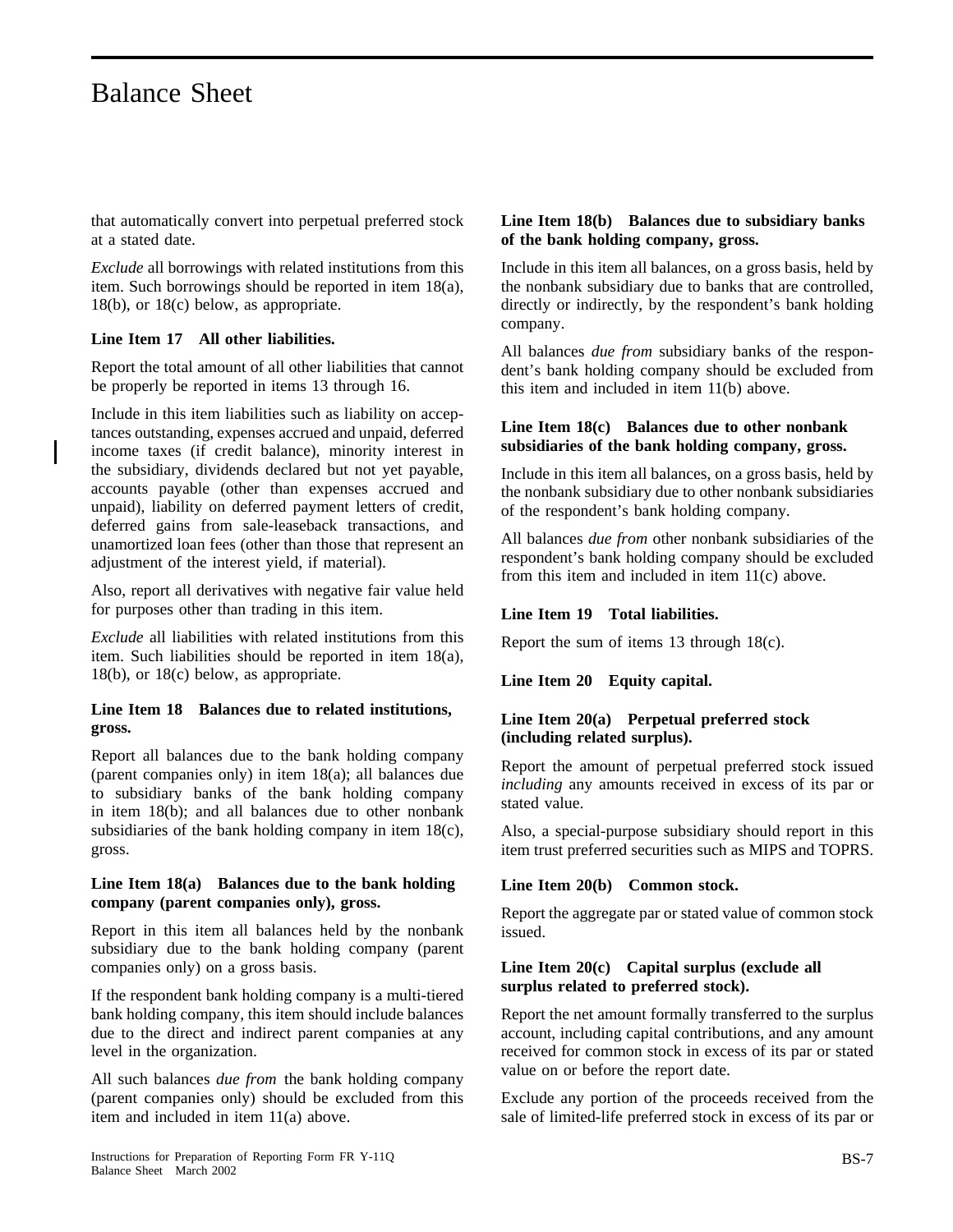stated value (report in item 16 above) or any portion of the proceeds received from the sale of perpetual preferred stock in excess of its par or stated value (report in item 20(a) above).

#### **Line Item 20(d) Retained earnings.**

Report the amount of retained earnings (including capital reserves) as of the report date. The amount of the retained earnings should reflect the transfer of net income, declaration of dividends, transfers to surplus, and any other appropriate entries.

Adjustments of accruals and other accounting estimates made shortly after the report date that relate to the income and expenses of the year-to-date period ended as of the report date must be reported in the appropriate items of the Income Statement for that year-to-date period.

Capital reserves are segregations of retained earnings and are not to be reported as liability accounts or as reductions of asset balances. Capital reserves may be established for such purposes as follows:

- (1) Reserve for undeclared stock dividends, which includes amounts set aside to provide for stock dividends (not cash dividends) not yet declared.
- (2) Reserve for undeclared cash dividends, which includes amounts set aside for cash dividends on common and preferred stock not yet declared. (Cash dividends declared but not yet payable should be included in item 17, ''All other liabilities,'' of this schedule.)
- (3) Retirement account (for limited-life preferred stock or notes and debentures subordinated to deposits), which includes amounts allocated under the plan for retirement of limited-life preferred stock or notes and debentures subordinated to deposits contained in the nonbank subsidiary's articles of association or in the agreement under which such stock or notes and debentures were issued.
- (4) Reserve for contingencies, which includes amounts set aside for possible unforeseen or indeterminate liabilities not otherwise reflected on the nonbank subsidiary's books and not covered by insurance.

Exclude the following from retained earnings:

(1) The amount of the cumulative foreign currency translation adjustment (report in item  $20(g)$ ).

- (2) Any portion of the proceeds received from the sale of perpetual preferred stock and common stock in excess of its par or stated value except where required by state law or regulation. (Report surplus related to perpetual preferred stock in item 20(a) and surplus related to common stock in item  $20(c)$ .)
- (3) Any portion of the proceeds received from the sale of limited-life preferred stock in excess of its par or stated value (report in item 16 above).
- (4) ''Reserves'' that reduce the related asset balances such as valuation allowances (e.g., allowance for loan and lease losses), reserves for depreciation, and reserves for bond premiums.

#### **Line Item 20(e) Accumulated other comprehensive income.**

Report in this item the amount of other comprehensive income in conformity with the requirements of FASB Statement No. 130, *Reporting Comprehensive Income*. Accumulated other comprehensive income includes net unrealized holding gains (losses) on available-for-sale securities, accumulated net gains (losses) on cash flow hedges, foreign currency translation adjustments, and minimum pension liability adjustments.

Net unrealized holding gains (losses) on available-forsale securities is the difference between the amortized cost and fair value of the nonbank subsidiary's availablefor-sale securities, net of tax effects, as of the report date. For most nonbank subsidiaries, all ''securities,'' as the term is defined in FASB Statement No. 115, that are designated as ''available-for-sale'' will be reported as ''available-for-sale securities'' in item 2(b), above. However, a nonbank subsidiary may have certain assets that fall within the definition of ''securities'' in FASB Statement No. 115 (e.g., commercial paper or nonrated industrial development obligations) that the nonbank subsidiary has designated as ''available-for-sale'' which are reported for purposes of the FR Y-11Q in a balance sheet category other than ''securities'' (e.g., ''loans and lease financing receivables''). These ''available-forsale'' assets must be carried on the FR Y-11Q Balance Sheet at fair value rather than amortized cost and the difference between these two amounts, net of tax effects, must be included in this item.

Also include in this item the unamortized amount of the unrealized holding gain or loss at the date of transfer of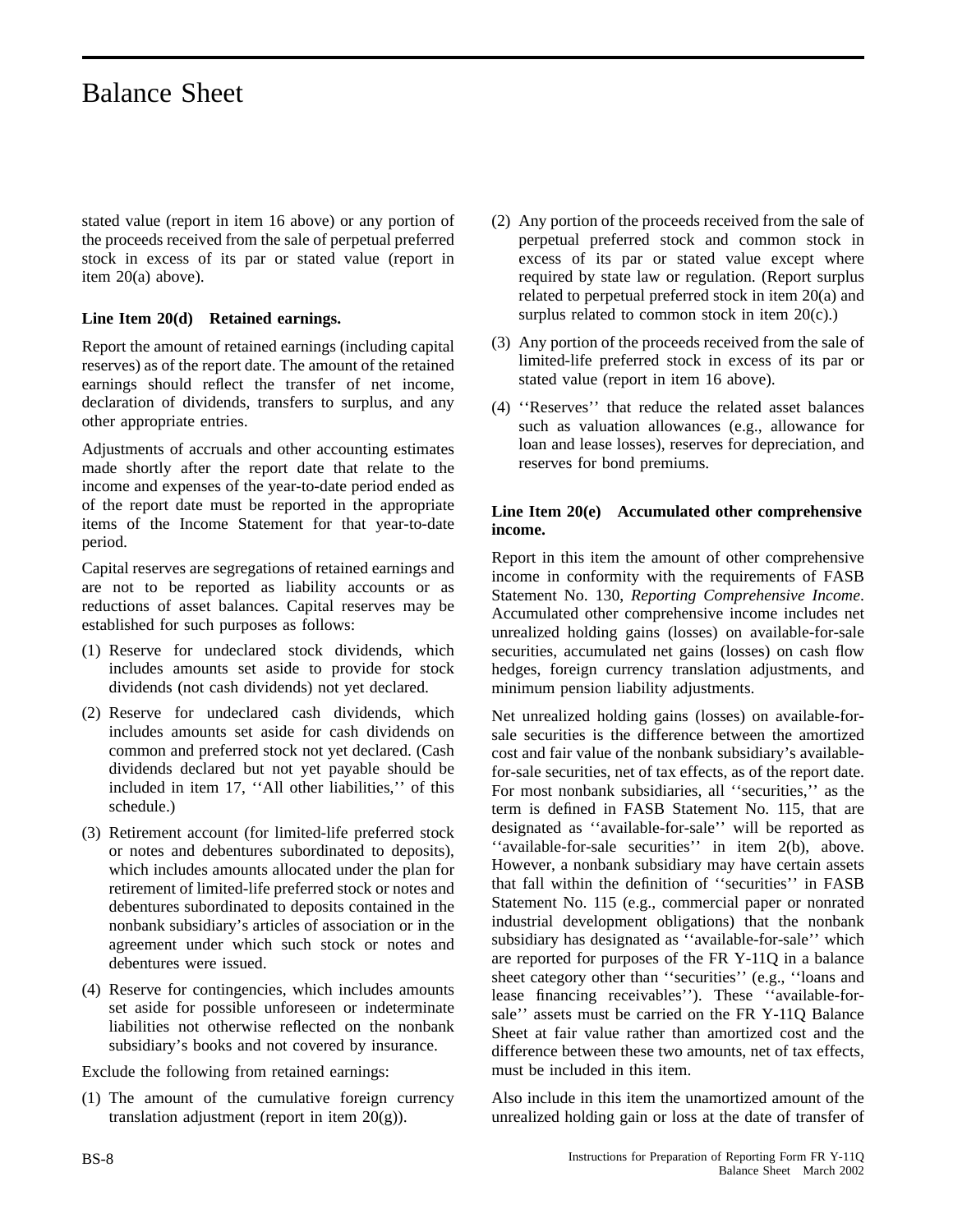any debt security transferred into the held-to-maturity category from the available-for-sale category. When a debt security is transferred from available-for-sale to held-to-maturity, the unrealized holding gain or loss at the date of transfer continues to be reported in this equity capital account, but must be amortized over the remaining life of the security as an adjustment of yield in a manner consistent with the amortization of any premium or discount.

Accumulated net gains (losses) on cash flow hedges is the effective portion of the accumulated change in fair value (gain or loss) on derivatives designated and qualifying as cash flow hedges in accordance with FASB Statement No. 133, ''Accounting for Derivative Instruments and Hedging Activities.''

Under Statement No. 133, a nonbank subsidiary that elects to apply hedge accounting must exclude from net income the effective portion of the change in fair value of a derivative designated as a cash flow hedge and record it on the balance sheet in a separate component of equity capital (referred to as ''accumulated other comprehenisve income'' in the accounting standard). The ineffective portion of the cash flow hedge must be reported in earnings. The equity capital component (i.e., the accumulated other comprehensive income) associated with a hedged transaction should be adjusted each reporting period to a balance that reflects the lesser (in absolute amounts) of:

- (1) The cumulative gain or loss on the derivative from inception of the hedge, less (a) amounts excluded consistent with the nonbank subsidiary's defined risk management strategy and (b) the derivative's gains or losses previously reclassified from accumulated other comprehensive income into earnings to offset the hedged transaction, or
- (2) The portion of the cumulative gain or loss on the derivative necessary to offset the cumulative change in expected future cash flows on the hedged transaction from inception of the hedge less the derivative's gains or losses previously reclassified from accumulated other comprehensive income into earnings.

Accordingly, the amount reported in this item should reflect the sum of the adjusted balance (as described above) of the cumulative gain or loss for each derivative designated and qualifying as a cash flow hedge. These

amounts will be reclassified into earnings in the same period or periods during which the hedged transaction affects earnings (for example, when a hedged variablerate interest receipt on a loan is accrued or when a forecasted sale occurs).

Also report in this item the sum of the nonbank subsidiary's foreign currency translation adjustments accumulated in accordance with FASB Statement No. 52. involved.''

Also report any minimum pension liability adjustment recognized in accordance with FASB Statement No. 87, Employers' Accounting for Pensions. Under Statement No. 87, an employer must report in a separate component of equity capital, net of any applicable tax benefits, the excess of additional pension liability over unrecognized prior service cost.

Refer to the FR Y-9C instructions and FASB Statement No. 130 for additional information on reporting this item.

#### **Line Item 20(f) Other equity capital components.**

Report all other equity capital components including the total carrying value (at cost) of treasury stock and unearned Employee Stock Ownership Plan (ESOP) shares as of the report date. Refer to the FR Y-9C instructions for additional information on reporting this item.

**Line Item 20(g) Not applicable.**

**Line Item 20(h) No applicable.**

#### **Line Item 20(i) Total equity capital.**

Report the sum of items  $20(a)$  through  $20(f)$ . This item must equal Changes in Equity Capital, item 7, ''Equity capital at end of period.''

#### **Line Item 21 Total liabilities and equity capital.**

Report the sum of items 19 and 20(i). This item must equal item 12, ''Total assets.''

#### **Off-Balance-Sheet Items**

Report the following selected commitments, contingencies, and other off-balance sheet items. *Exclude* from this schedule contingencies arising in connection with litigation.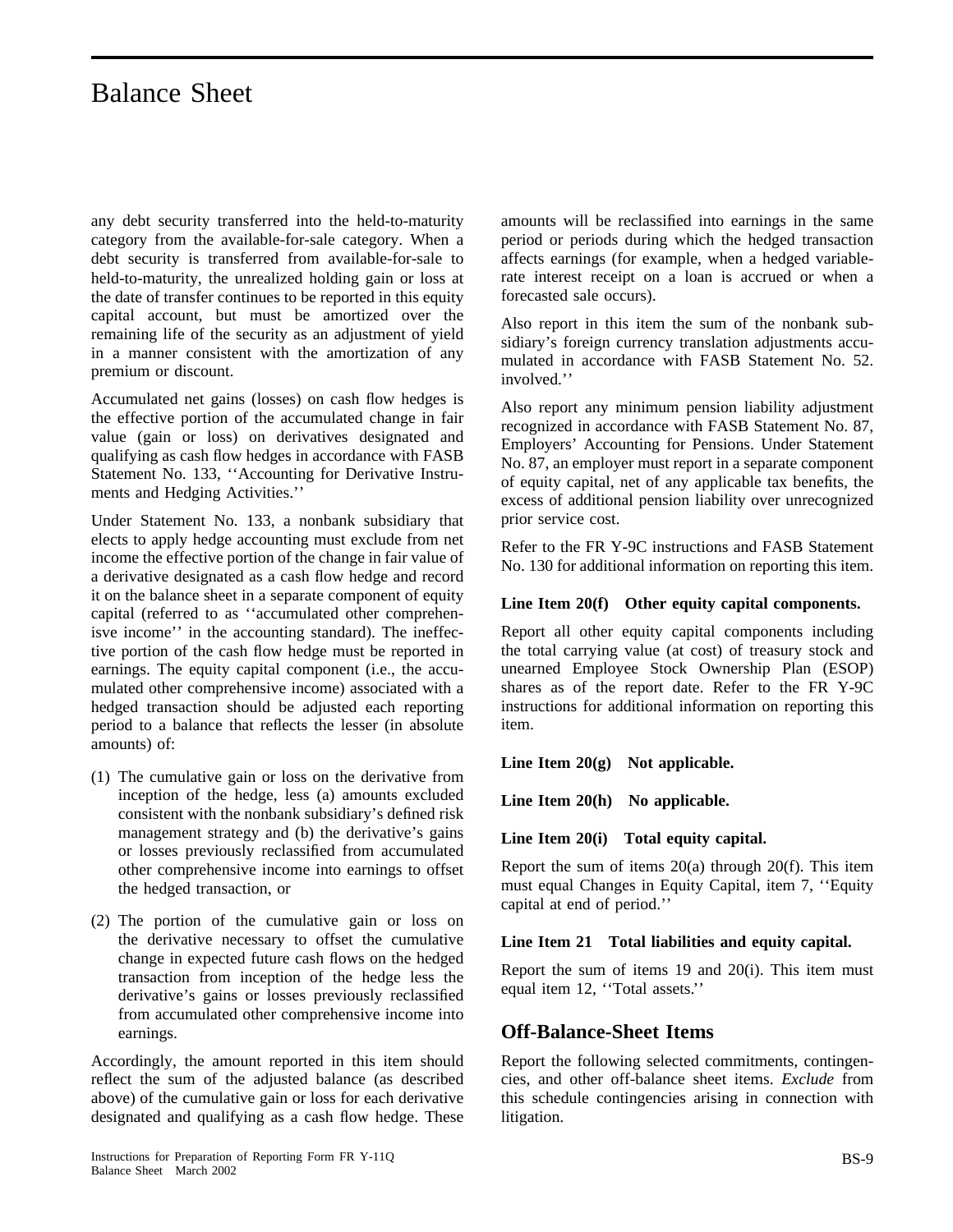#### **Line Item 22 Unused commitments on securities underwriting.**

Report the unsold portion of the nonbank subsidiary's own takedown in securities underwriting transactions.

Report the unused portion of commitments for which the nonbank subsidiary has charged a commitment fee or other consideration, or otherwise has a legally binding commitment.

Such commitments are to be reported regardless of whether they contain ''material adverse change'' clauses or other provisions that are intended to relieve the issuer of its funding obligations under certain conditions and regardless of whether they are unconditionally cancelable at any time.

Include revolving underwriting facilities (RUFs), note issuance facilities (NIFs), and other similar arrangements in this item. These are facilities under which a borrower can issue on a revolving basis short-term paper in its own name, but for which the underwriting banks have a legally binding commitment either to purchase any notes the borrower is unable to sell by the roll-over date or to advance funds to the borrower.

#### **Line Item 23 Unused commitments on loans and all other unused commitments.**

Report the unused portions of commitments that obligate the reporting nonbank subsidiary to extend credit in the form of loans or participations in loans, lease financing receivables, or similar transactions. Report the unused portion of commitments for which the nonbank subsidiary has charged a commitment fee or other consideration, *or* otherwise has a legally binding commitment. Such commitments are to be reported regardless of whether they contain ''material adverse change'' clauses or other provisions that are intended to relieve the issuer of its funding obligations under certain conditions and regardless of whether they are unconditionally cancelable at any time. In the case of commitments for syndicated loans, report only the nonbank subsidiary's proportional share of the commitments. Unused commitments are to be reported gross, that is, including any commitments acquired from others and any portions of commitments conveyed to others.

*Include* loan proceeds that the nonbank subsidiary is obligated to advance, such as loan draws, construction progress payments, seasonal or living advances to

farmers under prearranged lines of credit, rotating or revolving credit arrangements, including retail credit card, check credit, and related plans, or similar transactions. Forward agreements and commitments to issue a commitment at some point in the future are to be reported in this item.

Report the unused portion of commitments to extend credit for the following loans:

- (1) Revolving, open-end loans secured by 1–4 family residential properties, e.g., home equity lines.
- (2) Commercial real estate, construction, and land development.
- (3) Commitments to fund loans secured by real estate.
- (4) Commitments to fund loans not secured by real estate.
- (5) Credit card lines.
- (6) Overdraft facilities.
- (7) Commercial lines of credit.
- (8) Retail check credit and related plans.

#### **Line Item 24 Standby letters of credit and foreign office guarantees.**

Report the amount outstanding and unused as of the report date of all standby letters of credit (and all legally binding commitments to issue standby letters of credit) issued by the nonbank subsidiary.

The originating nonbank subsidiary must report the full outstanding and unused amount of standby letters of credit in which participations have been conveyed to others where (a) the originating and issuing nonbank subsidiary is obligated to pay the full amount of any draft drawn under the terms of the standby letter of credit *and* (b) the participating companies have an obligation to partially or wholly reimburse the originating nonbank subsidiary, either directly in cash or through a participation in a loan to the account party. The originating nonbank subsidiary also must report the amount of standby letters of credit conveyed to others through participations. The nonbank subsidiary participating in such arrangements must report the full amount of their contingent liabilities to participate in such standby letters of credit without deducting any amounts that they may have reparticipated to others. Participating nonbank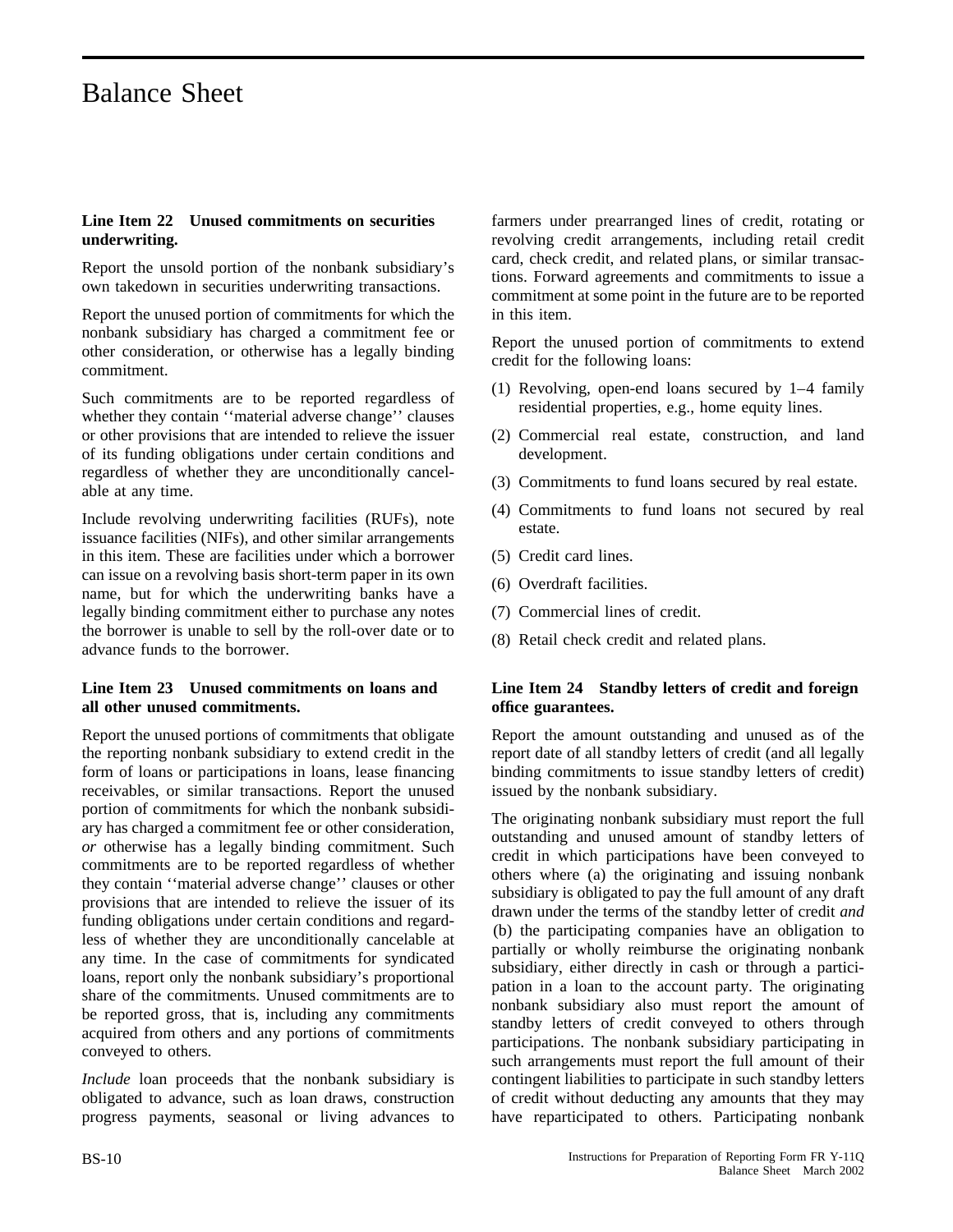subsidiaries also must report the amount of interest in transactions that they have reparticipated to others, if any. Also include those standby letters of credit that are collateralized by cash on deposit.

#### **Line Item 25 Commercial and similar letters of credit.**

Report the amount outstanding *and* unused as of the report date of issued or confirmed commercial letters of credit, travelers' letters of credit *not issued* for money or its equivalent, and all similar letters of credit, *but excluding standby letters of credit* (which are to be reported in item 24 above). Legally binding commitments to issue commercial letters of credit are to be reported in this item.

#### **Line Item 26 Commitments to purchase foreign currencies and U.S. dollar exchange (spot, forward, and futures).**

Report the gross amount (stated in U.S. dollars) of all futures contracts, forward and spot contracts to purchase foreign (non-U.S.) currencies and U.S. dollar exchange that are outstanding as of the report date.

A purchase of U.S. dollar exchange is equivalent to a sale of foreign currency. Only one side of a foreign currency transaction is to be reported. In those transactions where foreign (non-U.S.) currencies are bought or sold against U.S. dollars, report only that side of the transaction that involves the foreign (non-U.S.) currency.

A currency futures contract is a standardized agreement for delayed delivery of a foreign (non-U.S.) currency in which the buyer agrees to purchase and the seller agrees to deliver, at a specified future date, a specified amount at a specified exchange rate. Future contracts are traded on organized exchanges that act as the counterparty to each contract.

A forward foreign exchange contract is an agreement for delayed delivery of a foreign (non-U.S.) currency in which the buyer agrees to purchase and the seller agrees to deliver, at a specified future date, a specified amount at a specified exchange rate. These contracts are not standardized and are traded in an over-the-counter market.

A spot contract is an agreement for the immediate delivery, usually within two days, of a foreign currency at the prevailing spot rate.

Contracts are outstanding (i.e., open) until they have been canceled by acquisition or delivery of the underlying currencies or, for futures contracts, by offset. (''Offset'' is the purchase and sale of an equal number of contracts on the same underlying currencies for the same delivery month, executed through the same clearing member on the same exchange.)

#### **Line Item 27 All other futures and forward contracts (excluding contracts involving foreign exchange).**

Report in this item all other futures and forward contracts not included in item 26. Include in this item futures and forward interest rate contracts (e.g., U.S. Treasury securities futures, forward rate agreements, and forward agreements on U.S. government securities) and futures and forward contracts on other commodities (e.g., stock index and commodity contracts).

Report the aggregate par value of all futures and forward contracts that are related to an interest-bearing financial instrument or whose cash flows are determined by referencing interest rates or another interest rate contract.

Report futures and forward contracts that commit the nonbank subsidiary to purchase or sell agricultural products (e.g., wheat or coffee), precious metals (e.g., gold or platinum), non-ferrous metals (e.g., copper or zinc) or any other commodity.

Futures and forward contracts are agreements for delayed delivery of financial instruments or other commodities in which the buyer agrees to purchase and the seller agrees to deliver, at a specified future date, a specified instrument or commodity at a specified price.

Futures contracts are standardized, transferable agreements traded on organized exchanges that act as the counterparty to each contract. Forward contracts are not standardized and are not traded on organized exchanges.

The contract amount to be reported for futures and forward contracts on commodities is the quantity, (i.e., number of units) of the commodity or product contracted for purchase or sale multiplied by the contract price of a unit.

#### **Line Item 28 Option contracts.**

An option contract conveys either the right or the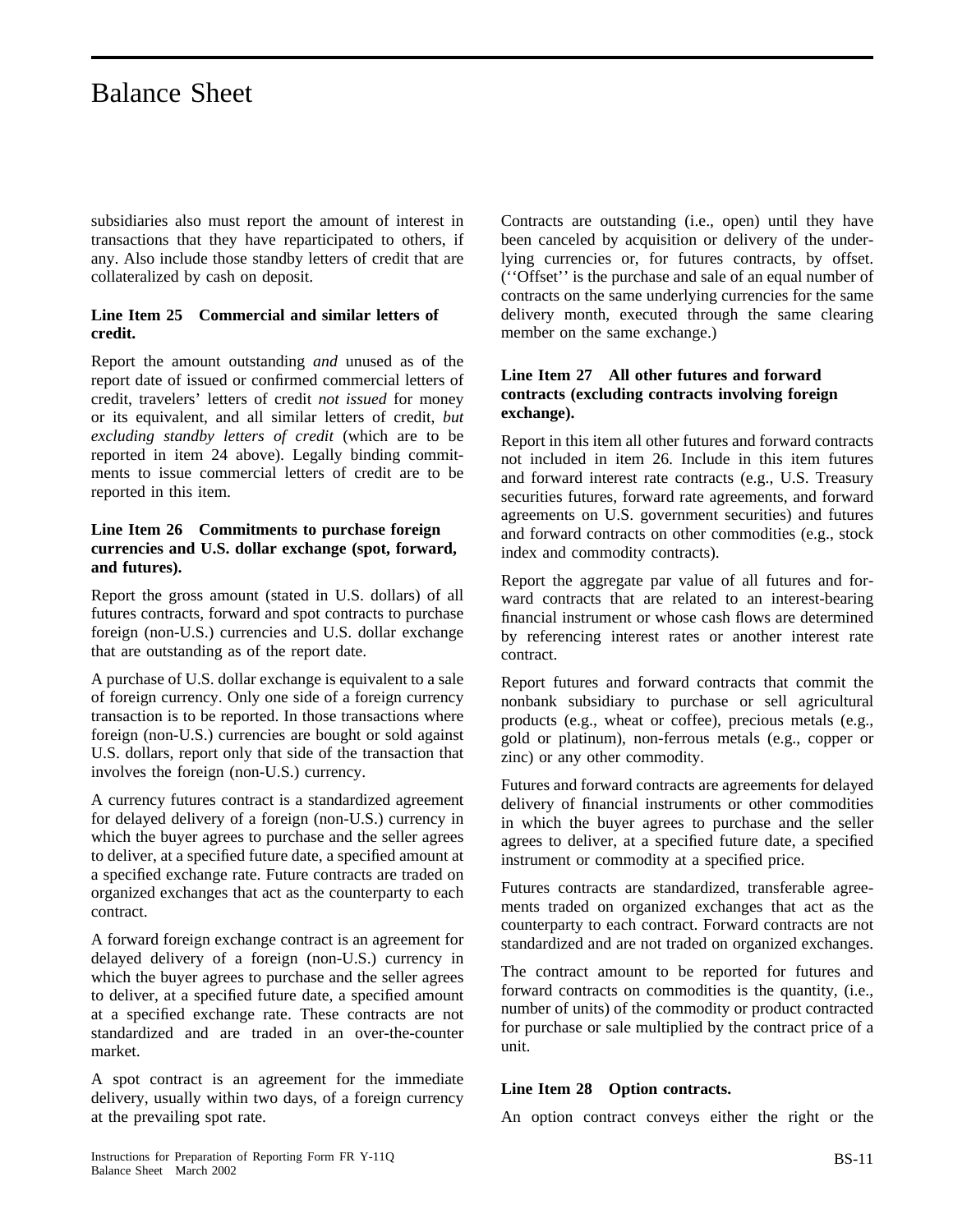obligation, depending upon whether the reporting nonbank subsidiary is the purchaser or the writer, respectively, to (1) buy or sell a financial instrument or an interest rate futures contract on a financial instrument at a specified price by a specified future date, (2) exchange two different currencies at a specified exchange rate, or (3) buy or sell stock options, stock index options, or other commodities. Options can be traded on organized exchanges. In addition, options can be written to meet the specialized needs of the counterparties to the transaction. These customized option contracts are known as over the counter (OTC) options and are not generally traded.

In reporting items 28(a)and 28(b), do *not* net the following:

- (1) obligations of the nonbank subsidiary to buy against the nonbank subsidiary's obligations to sell, or
- (2) written options against purchased options.

#### **Line Item 28(a) Written option contracts.**

Report in this item the amount of all financial instruments (aggregate *par value*), foreign currencies, and other commodities that the reporting nonbank subsidiary has obligated itself, for compensation (such as a fee or premium), to either purchase or sell under option contracts that are outstanding as of the report date.

#### **Line Item 28(b) Purchased option contracts.**

Report in this item the amount of all financial instruments (aggregate *par value* ), foreign currencies, and other commodities that the reporting nonbank subsidiary has purchased, for compensation (such as a fee or premium), the right to either purchase or sell under option contracts that are outstanding as of the report date. In the case of option contracts giving the reporting nonbank subsidiary the right to either purchase or sell a futures contract, report the amount of the financial instrument, foreign currency, or other commodity underlying the futures contract.

#### **Line Item 29 Notional value of interest rate swaps.**

Report the notional value of all outstanding interest rate and basis swaps. In those cases where the nonbank subsidiary is acting as an intermediary, both sides of the transaction are to be reported. Include in this item cross-currency interest rate swaps that do not

involve the exchange of principal amounts between the counterparties.

An interest rate swap is a transaction in which two parties agree to exchange the interest payment streams on a specified principal amount of assets or liabilities for a certain number of years. The notional value of an interest rate swap is the underlying principal amount upon which the exchange of interest income or expense is based.

#### **Line Item 30 Notional value of exchange swaps.**

Report the notional principal value (stated in U.S. dollars) of all outstanding cross-currency interest rate swaps. In those cases where the nonbank subsidiary is acting as an intermediary, both sides of the transaction are to be reported.

A cross-currency interest rate swap is a transaction in which two parties agree to exchange principal amounts of different currencies, usually at the prevailing spot rate, at the inception of the agreement, which lasts for a certain number of years. Over the life of the swap, the counterparties exchange payments in the different currencies based on fixed rates of interest. When the agreement matures, the principal amounts will be re-exchanged at the same spot rate. The notional value of a cross-currency interest rate swap is the underlying principal amount upon which the exchange is based.

#### **Line Item 31 Notional value of other swaps.**

Report the notional principal value of all other swap agreements that are not reportable as either interest or foreign exchange rate contracts in items 29 or 30, above.

#### **Line Item 32 Assets sold with recourse.**

Report in this item the principal balance outstanding and the amount of recourse exposure of all financial assets that have been transferred with recourse in transactions reported as sales in accordance with generally accepted accounting principles.

Report the outstanding principal balance as of the report date for residential mortgage loans that have been pooled and that (1) have been transferred *with recourse* in transactions reported as sales in accordance with generally accepted accounting principles or (2) have been swapped with recourse with FNMA or FHLMC in exchange for participation certificates that the nonbank subsidiary has either sold or carries as assets in Balance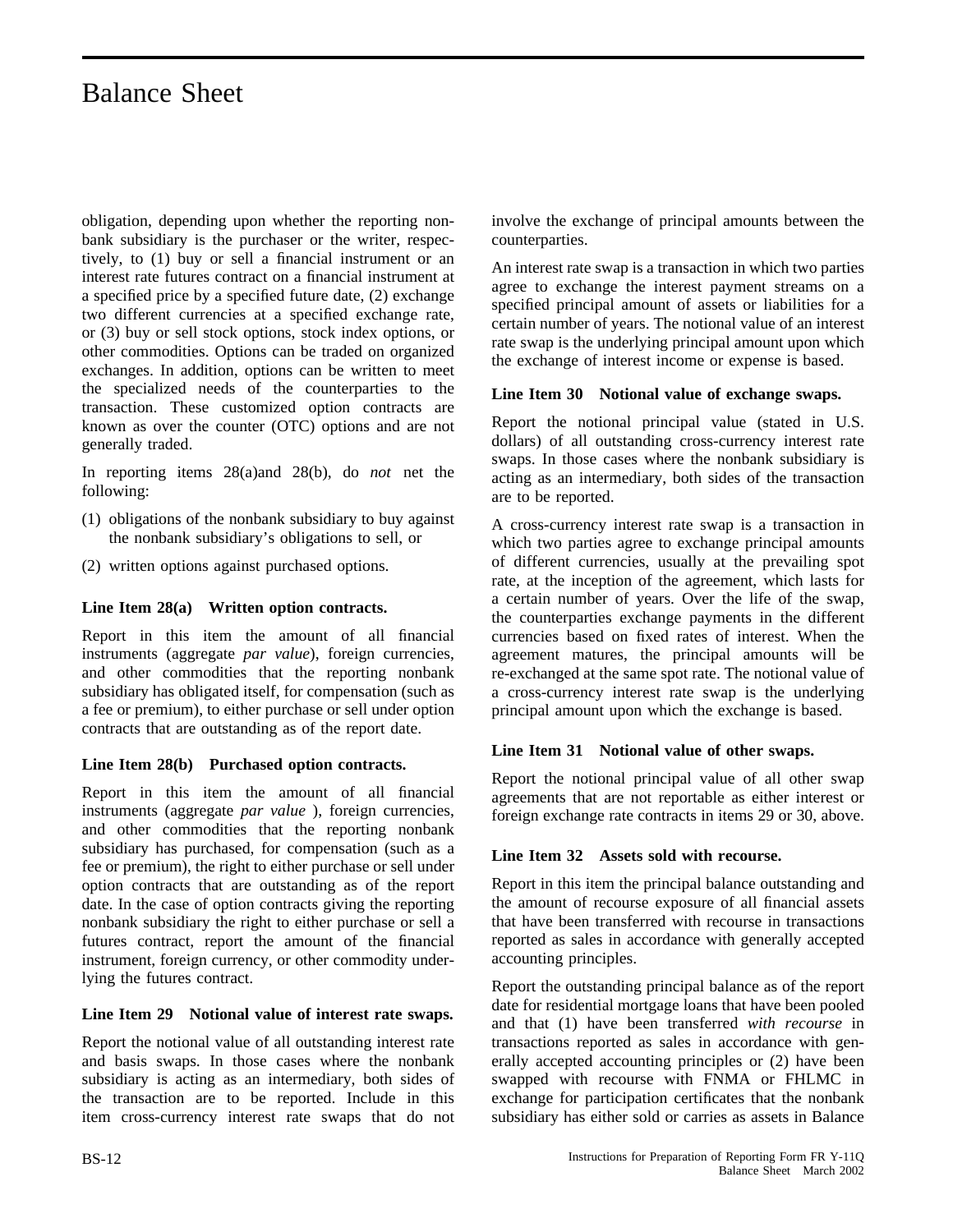Sheet, item 2, ''Securities'' or Balance Sheet item 5, ''Assets held in trading accounts.''

Also report in this item the principal balance outstanding, as of the report date, of any sales of assets and loans (other than mortgages) that were sold with recourse but were reported as ''sales'' of assets on the nonbank subsidiary's balance sheet in accordance with generally accepted accounting principles and the guidelines above.

#### **Line Item 33 All other off-balance-sheet liabilities.**

With the exceptions listed below, report all types of off-balance-sheet items not covered in other items of this schedule.

Other off-balance-sheet liabilities include, but are not limited to, the following items:

- (1) Securities borrowed against collateral (other than cash) or on an uncollateralized basis.
- (2) Securities lent against collateral or on an uncollateralized basis.
- (3) Commitments to purchase and to sell securities that have not been issued (when-issued securities) and are excluded from the requirements of FASB Statement No. 133 and are not reported in item 27.
- (4) Credit card derivatives.
- (5) Participations in acceptances conveyed to others by the reporting nonbank subsidiary or acquired by the nonbank subsidiary.
- (6) Financial guarantee insurance that insures the timely payment of principal and interest on bond issues.
- (7) Letters of indemnity other than those issued in connection with the replacement of lost or stolen official checks.
- (8) Shipside or dockside guarantees or similar guarantees relating to missing bills of lading or title documents and other document guarantees that facilitate the replacement of lost or destroyed documents and negotiable instruments.

*Exclude* the following from other off-balance-sheet items:

(1) All items that are required to be reported on the balance sheet, such as repurchase and resale agreements.

- (2) Commitments to purchase property being acquired for lease to others (reported in item 23).
- (3) Contingent liabilities arising in connection with litigation in which the nonbank subsidiary is involved.
- (4) Signature or endorsement guarantees of the type associated with the regular clearing of negotiable instruments or securities in the normal course of business.

#### **Memoranda**

#### General Instructions

All transactions with related institutions are excluded from these memoranda.

Items M1 through M7 should include all loans and leases on the books of the nonbank subsidiary even if on the report date they are past due and collection is doubtful. Exclude any loans or leases the subsidiary has sold or charged off and report in item M8 below.

Report the aggregate book value of all loans and leases before deduction of the allowance for loan and lease losses. Each item in this schedule should be reported net of (1) unearned income (to the extent possible), (2) any applicable allocated transfer risk reserve, and (3) deposits accumulated for the payment of personal loans (hypothecated deposits).

#### **Line Item M1 Loans secured by real estate.**

Report all loans (other than those to states and political subdivisions in the U.S.), regardless of purpose and regardless of whether originated by the nonbank subsidiary or purchased from others, that are secured by real estate as evidenced by mortgages, deeds of trust, land contracts, or other instruments, whether first or junior liens (e.g., equity loans or second mortgages) on real estate.

#### **Line Item M2 Commercial and industrial loans.**

Report in this item loans for commercial and industrial purposes to sole proprietorships, partnerships, corporations, and other business enterprises, whether secured (other than by real estate) or unsecured, single-payment or installment. These loans may take the form of direct or purchased loans.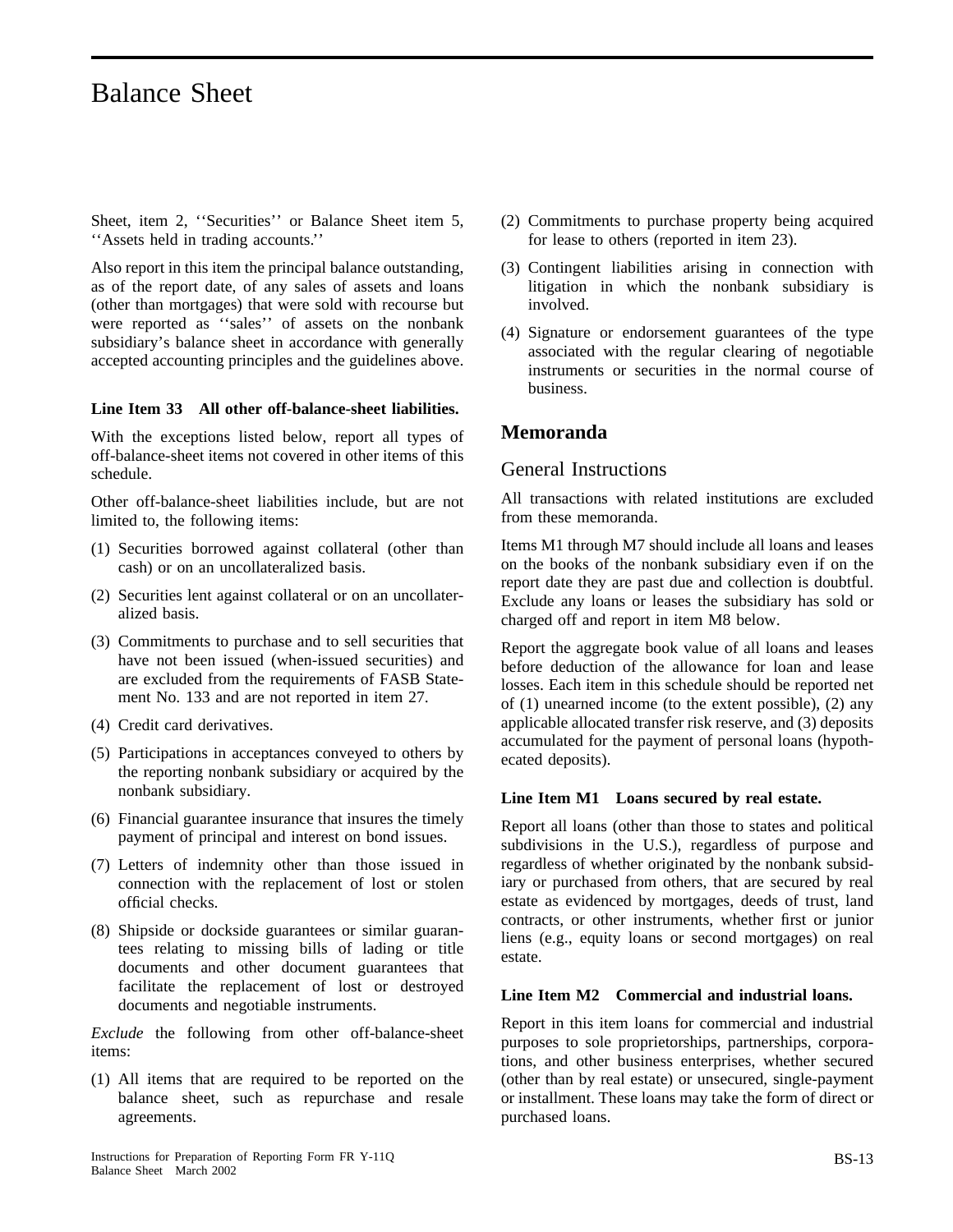#### *Exclude:*

- (1) loans secured by real estate (report in item M1 above);
- (2) loans for the purpose of financing agricultural production, whether made to farmers or to nonagricultural businesses (report in item M5 below);
- (3) loans to finance companies and insurance companies (report in item M5 below);
- (4) loans to broker and dealers in securities, investment companies, and mutual funds (report in item M5 below);
- (5) loans to depository institutions (report in item M3 below);
- (6) loans to nonprofit organizations (report in item M5 below);
- (7) loans to nondepository financial institutions (report in item M5 below); and
- (8) commercial paper.

#### **Line Item M3 Loans to depository institutions.**

Report in this item all loans (other than those secured by real estate), including overdrafts, to banks, other depository institutions, and other associations, companies, and financial intermediaries whose primary business is to accept deposits and to extend credit for business or for personal expenditure purposes.

Report in this item the nonbank subsidiary's holdings of all bankers acceptances accepted by unrelated banks (i.e., banks that are *not* direct or indirect subsidiaries of the respondent's bank holding company).

*Exclude* acceptances accepted by related banks (i.e., banks that are direct or indirect subsidiaries of the respondent's bank holding company).

#### **Line Item M4 Loans to individuals for personal, household, and other personal expenditures.**

Report in this item credit card and related plans and other loans to individuals for household, family, and other personal expenditures. Include all loans to individuals for household, family, and other personal expenditures that are not secured by real estate, whether direct loans or purchased paper.

*Exclude* loans secured by real estate (report in item M1) above and loans to individuals for the purpose of purchasing or carrying securities (report in item M5 below).

#### **Line Item M5 All other loans and lease financing receivables.**

Report in this item all other loans held by the nonbank subsidiary that are not properly included in items M1 through M4 above and all lease financing receivables.

Report all outstanding receivable balances relating to direct financing and leveraged leases on property acquired by the nonbank subsidiary for leasing purposes. These balances should include the estimated residual value of leased property and must be net of unearned income.

Include all lease financing receivables of states and political subdivisions in the U.S.

#### **Line Item M6 Loans and lease financing receivables.**

Report loans and lease financing receivables (included in items M1 through M5 above), net of unearned income to U.S. addressees in item M6(a) and to non-U.S. addressees in item M6(b). The sum of items M6(a) and M6(b) should equal the sum of items M1 through M5.

Domicile is determined by the principal residential address of an individual or the principal business address of a corporation, partnership, or sole proprietorship. If other addresses are used for correspondence or other purposes, only the principal address, insofar as it is known to the reporting institution, should be used in determining whether a customer is regarded as U.S. or non-U.S. addressee.

#### **Line Item M6(a) To U.S. addressees.**

U.S. addressees (domicile) include residents of the 50 states of the United States, the District of Columbia, Puerto Rico, and U.S. territories and possessions.

#### **Line Item M6(b) To non-U.S. addressees.**

Non-U.S. addressees (domicile) include residents of any foreign country.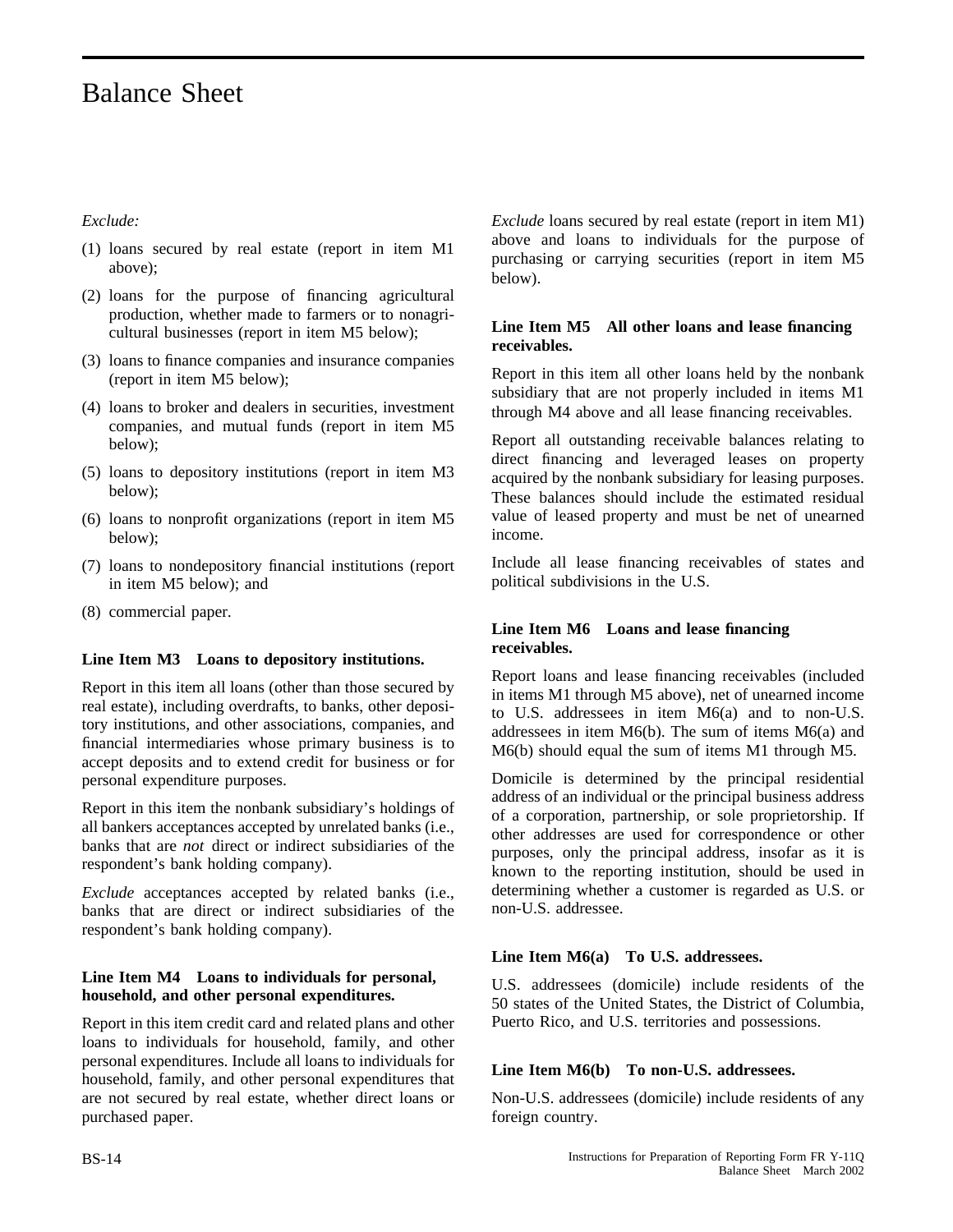#### **Line Item M7 Past due and nonaccrual loans and leases.**

Report the nonbank subsidiary loans and lease financing receivables that are past due 30 through 89 days and still accruing in item M7(a), past due 90 days or more and still accruing in item M7(b), in nonaccrual status in item M7(c), restructured loans and leases included in past due and nonaccrual loans in item M7(d), and loans and leases restructured and in compliance with modified terms in item M7(e). Loan amounts should be reported net of unearned income. Report the full outstanding balances of the past due loans and lease financing receivables, not simply the delinquent payments.

#### **Line Item M7(a) Loans and leases past due 30 through 89 days.**

Report loans and lease financing receivables that are contractually past due 30 through 89 days as to principal or interest payments, and still accruing. This item should include restructured loans and leases past due 30 through 89 days and still accruing.

#### **Line Item M7(b) Loans and leases past due 90 days or more.**

Report loans and lease financing receivables that are contractually past due 90 days or more as to principal or interest payments, and still accruing. This item should include restructured loans and leases past due 90 days or more and still accruing.

#### **Line Item M7(c) Nonaccrual loans and leases.**

Report assets, including loans, leases, and placements, accounted for on a nonaccrual status. This item should include restructured loans and leases that are in nonaccrual status. For purposes of this report, assets are to be reported as being in nonaccrual status if: (a) they are maintained on a cash basis because of deterioration in the financial position of the borrower, (b) payment in full of interest or principal is not expected, or (c) principal or interest has been in default for a period of 90 days or more unless the obligation is both well-secured and in the process of collection.

A debt is ''well-secured'' if it is secured (1) by collateral in the form of liens on or pledges of real or personal property, including securities, that have a realizable value sufficient to discharge the debt (including accrued interest) in full, or (2) by the guaranty of a financially responsible party. An asset is ''in the process of collection'' if collection of the asset is proceeding in due course either through legal action, including judgment enforcement procedures, or, in appropriate circumstances, through collection efforts not involving legal action which are reasonably expected to result in repayment of the debt or in its restoration to a current status.

NOTE: Loans to individuals for household, family, and other personal expenditures and loans secured by 1 to 4 family residential properties on which principal or interest is due and unpaid for 90 days or more are not required to be reported as nonaccrual loans. Nevertheless, such loans should be subject to other alternative methods of evaluation to assure that the nonbank subsidiary's net income is not materially overstated. To the extent that the nonbank subsidiary has elected to carry any loans in nonaccrual status on its books, such loans must be reported as nonaccrual in this item.

#### **Line Item M7(d) Loans and leases restructured and included in past due and nonaccrual loans.**

Report in this item loans and leases that, under their modified terms, are past due 30 days or more and still accruing or are in nonaccrual status as of the report date. Such loans and leases should be included in items M7(a), M7(b), or M7(c), above.

Restructured debt includes those loans and lease financing receivables that have been restructured or renegotiated to provide a reduction of either interest or principal because of a deterioration in the financial position of the borrower. A loan extended or renewed at a stated interest rate equal to the current interest rate for new debt with similar risk is not considered restructured debt.

*Exclude* from this item all loans to individuals for household, family, and other personal expenditures, and all loans secured by 1–4 family residential properties. (However, restructured loans of these two types that subsequently become past due 90 days or more or are placed in nonaccrual status should be reported accordingly.)

#### **Line Item M7(e) Loans and leases restructured and in compliance with modified terms.**

Report in this item loans and leases not included in item M7(d) that are in compliance with their modified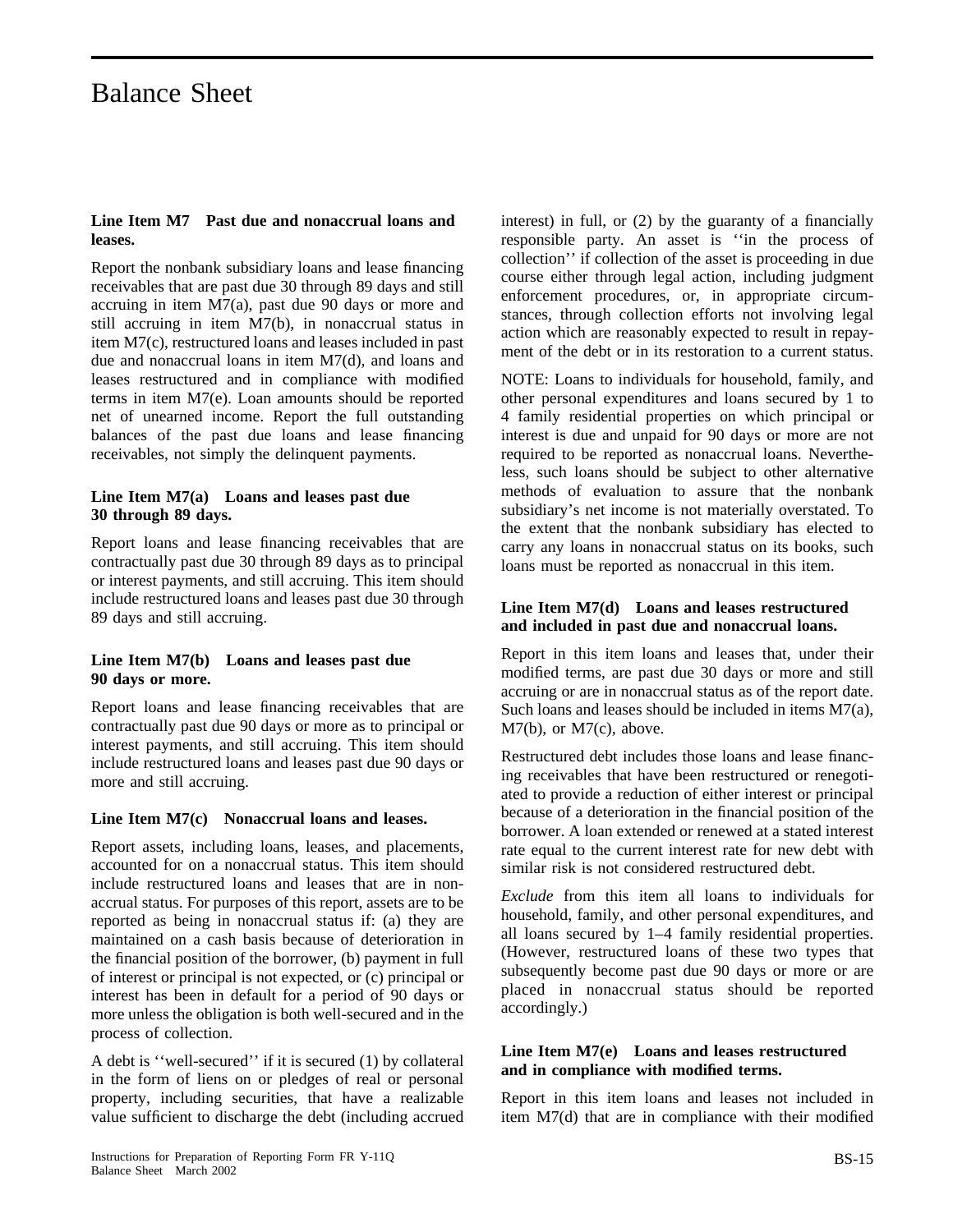terms, that is, restructured loans and leases (1) on which no contractual payments of principal or interest scheduled under the modified terms are due and unpaid or (2) on which contractual payments of both principal and interest scheduled under the modified repayment terms are less than 30 days past due.

#### **Line Item M8 Loan and lease losses.**

#### **Line Item M8(a) Charge-offs.**

Report the total dollar amounts of all loans and leases charged against the allowance for loan and lease losses during the calendar year-to-date. Also, include in this item write downs arising from the transfers of loans to the held-for-sale account.

#### **Line Item M8(b) Recoveries.**

Report the total dollar amounts credited to the allowance for loan and lease losses for recoveries during the calendar year-to-date on amounts previously charged against the allowance.

#### **Line Item M9 Loan servicing portfolio.**

#### **Line Item M9(a) Number of loans in servicing portfolio.**

Report the number of loans in the subsidiary's servicing portfolio (report the actual number).

#### **Line Item M9(b) Dollar amount of loans in servicing portfolio.**

Report the outstanding principal balance of all loans serviced for others, rounded to the nearest thousand. Include those loans for which the reporting subsidiary has purchased the servicing rights and those which the reporting subsidiary has originated and sold, but for which it has retained servicing.

#### **Line Item M10 Loans that have been securitized and sold without recourse with servicing retained (year-to-date).**

Report the total amount outstanding of loans included in packages of asset-backed securities which the nonbank subsidiary has transferred in transactions that qualify as sales without recourse for which the servicing of the

loans has been retained. The amounts reported should include loans securitized and sold year-to-date.

#### **Line Item M11 Earning assets.**

Report the total of all assets that the nonbank subsidiary considers earning assets. Earning assets generally include interest-bearing balances due from depository institutions; securities; federal funds sold and securities purchased under agreements to resell; loans and leases, net of unearned income; and assets held in trading accounts. Assets in these categories that are in nonaccrual status may be included in earning assets.

#### **Line Item M12 Other Assets.**

#### **Line Item M12(a) Accrued interest receivable.**

Report the amount of interest, commissions, and other income earned or accrued on loans, securities, and other earning assets and applicable to current or prior periods that has not yet been collected.

#### **Line Item M12(b) Prepaid expenses.**

Report the amount of all expenses prepaid and applicable as a charge against operations in future periods.

#### **Line Item M12(c) Net deferred tax assets.**

Report the cumulative tax effect of all deductible temporary differences, operating loss carryforwards, and tax credit carryforwards in accordance with GAAP.

Report the net amount after offsetting deferred tax assets and net deferred tax liabilities measured at the report date for a particular tax jurisdiction if the net result is a debit balance.

#### **Line Item M12(d) Accounts receivable.**

Report the amount owed to the nonbank subsidiary in the form of regular accounts or written promissory notes to be collected in the future arising from the sale of goods and services. Exclude notes with a maturity of more than one year.

#### **Line Item M13 Borrowings that reprice within one year.**

Report all borrowings included in Liability item 16 above, including subordinated debt, that have a remain-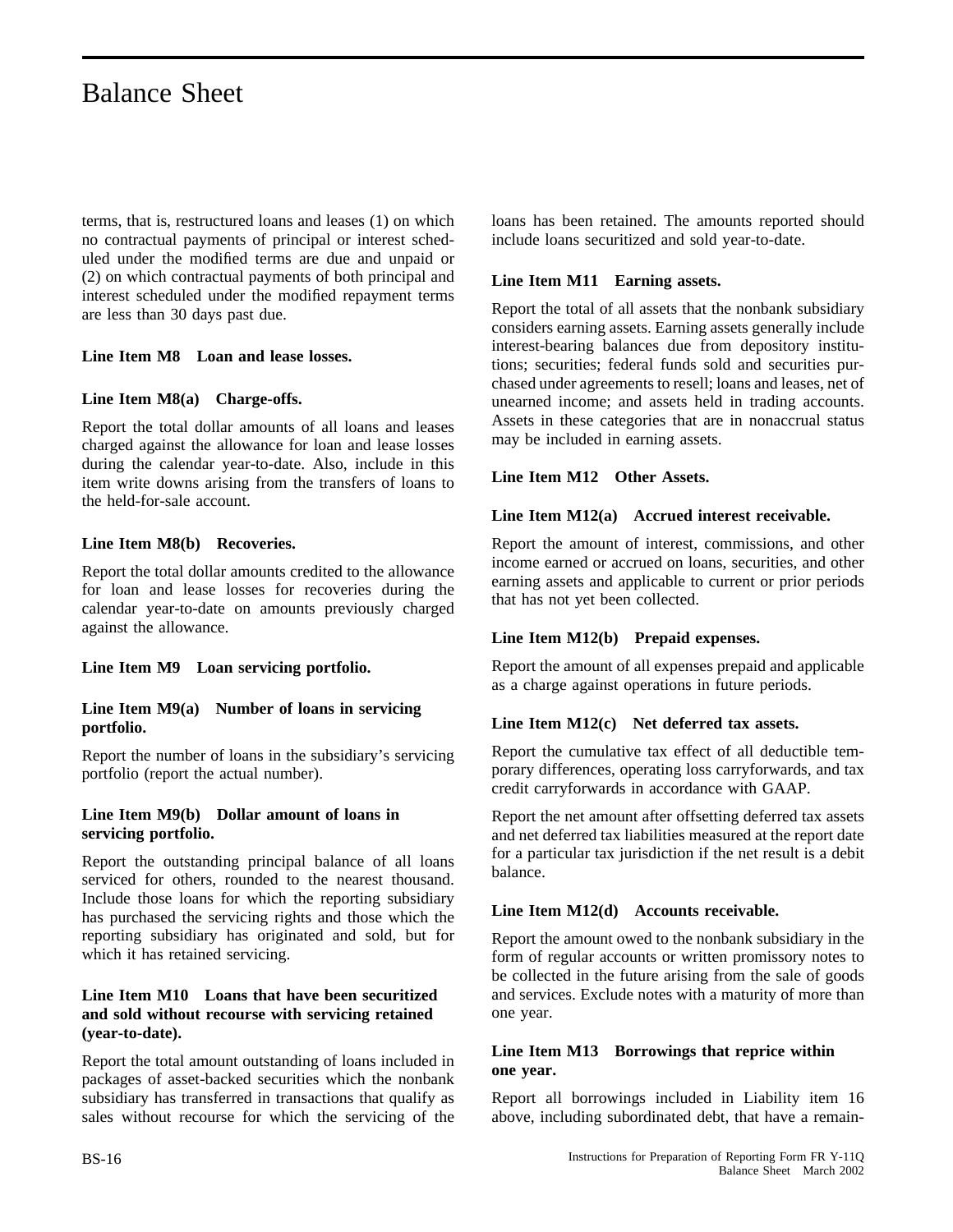ing maturity of more than one year but have a repricing frequency of less than once a year. Exclude mortgage indebtedness and obligations under capitalized leases and limited-life preferred stock and related surplus reported in Liability item 16.

Repricing frequency is how often the contract permits the interest rate on an instrument to be changed (e.g., daily, monthly, quarterly, semiannually, annually) without regard to the length of time between the report date and the date of the next rate change.

However, a nonbank subsidiary may choose to continue reporting its floating rate long-term debt by the earliest repricing opportunity if its records provide repricing data on the length of time between the report date and the date the rate can next change, provided that the consolidated bank holding company reports in the same manner. In addition, a nonbank subsidiary may choose to report its long-term debt that can be repaid in more than one payment on the basis of its scheduled contractual payments if the consolidated holding company reports in the same manner. A nonbank subsidiary continuing to report the floating rate debt by the earliest repricing opportunity and the multipayment debt on the basis of contractual payments should report in this item:

(1) the dollar amount of floating or variable rate longterm debt that can be repriced in less than one yeareven if few, if any, of the contractual payments are scheduled to be repaid within one year. If the multipayment debt has some contractual payments scheduled to be repaid within one year, but cannot be repriced for one year or more, include the dollar

amount of the contractual payments to be repaid within one year.

(2) the dollar amount of the scheduled contractual payments that are to be repaid in less than one year if the long-term debt has fixed or predetermined rates.

*Exclude* from this item commercial paper and other borrowings that have a remaining maturity of one year or less.

#### **Line Item M14 Other liabilities.**

#### **Line Item M14(a) Expenses accrued and unpaid.**

Report the amount of interest on deposits, interest on nondeposit liabilities, income taxes, and other expenses accrued through charges to expense during the current or prior periods, but not yet paid or credited to a deposit account.

#### **Line Item M14(b) Net deferrred tax liability.**

Report the cumulative tax effect of all taxable temporary differences, in accordance with GAAP.

Report the net amount after offsetting deferred tax assets and net deferred tax liabilities measured at the report date for a particular tax jurisdiction if the net result is a credit balance.

#### **Line Item M14(c) Accounts payable.**

Report the amount due from the reporting nonbank subsidiary for the purchase of goods and services.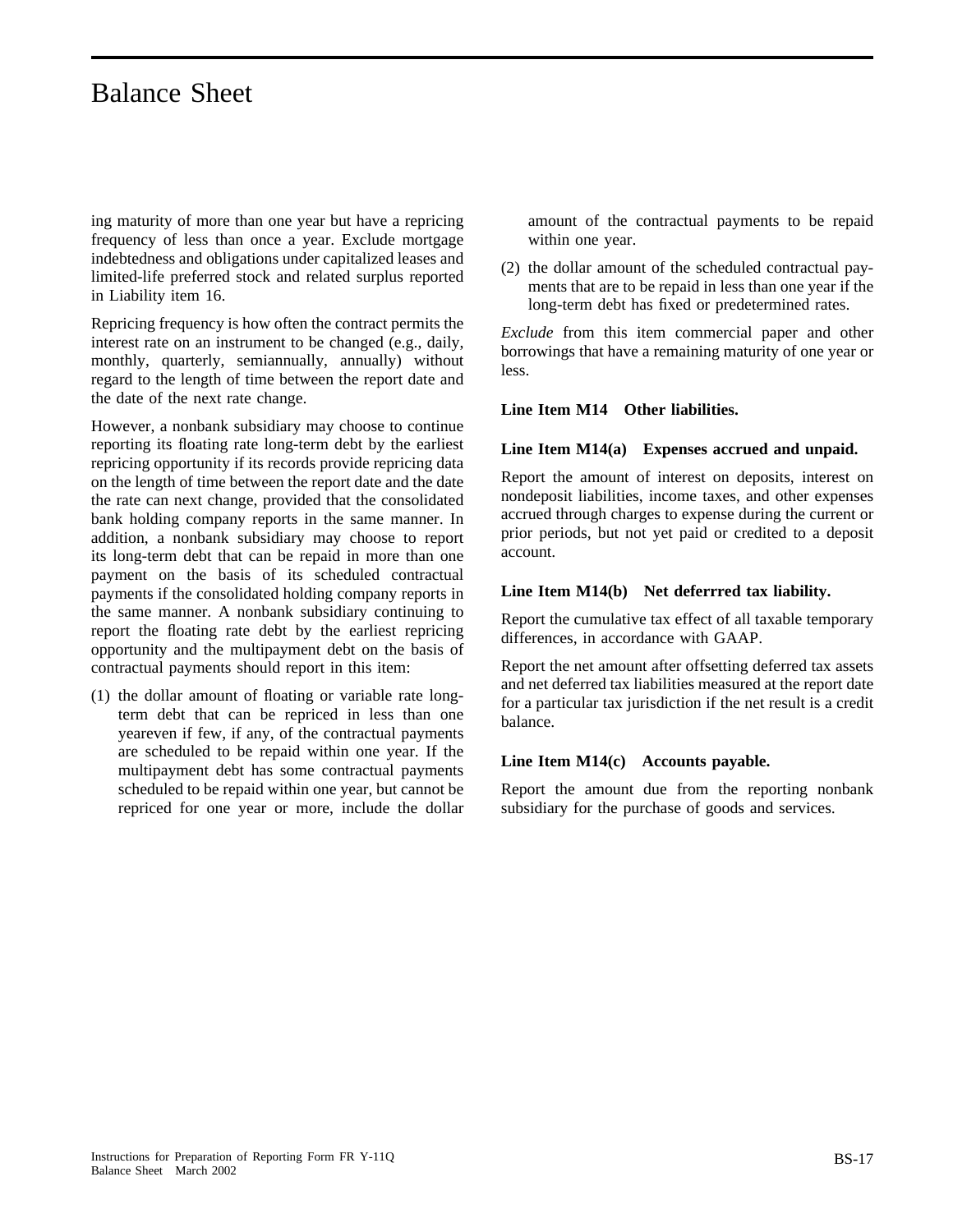# Notes to the Quarterly Financial Statements of Nonbank Subsidiaries of Bank Holding Companies—FR Y-11Q

This section has been provided to allow bank holding companies the opportunity to provide additional explanations of the content of specific items in the nonbank subsidiary's financial statements. The reporting bank holding company should include any transactions reported on the nonbank subsidiary's financial statements that it wishes to explain that are material in amount and cannot be disclosed separately in the existing line items.

Report in the space provided the financial statement and line item for which the holding company is specifying additional information, a description of the transaction and, in the column provided, the dollar amount associated with the transaction being disclosed.